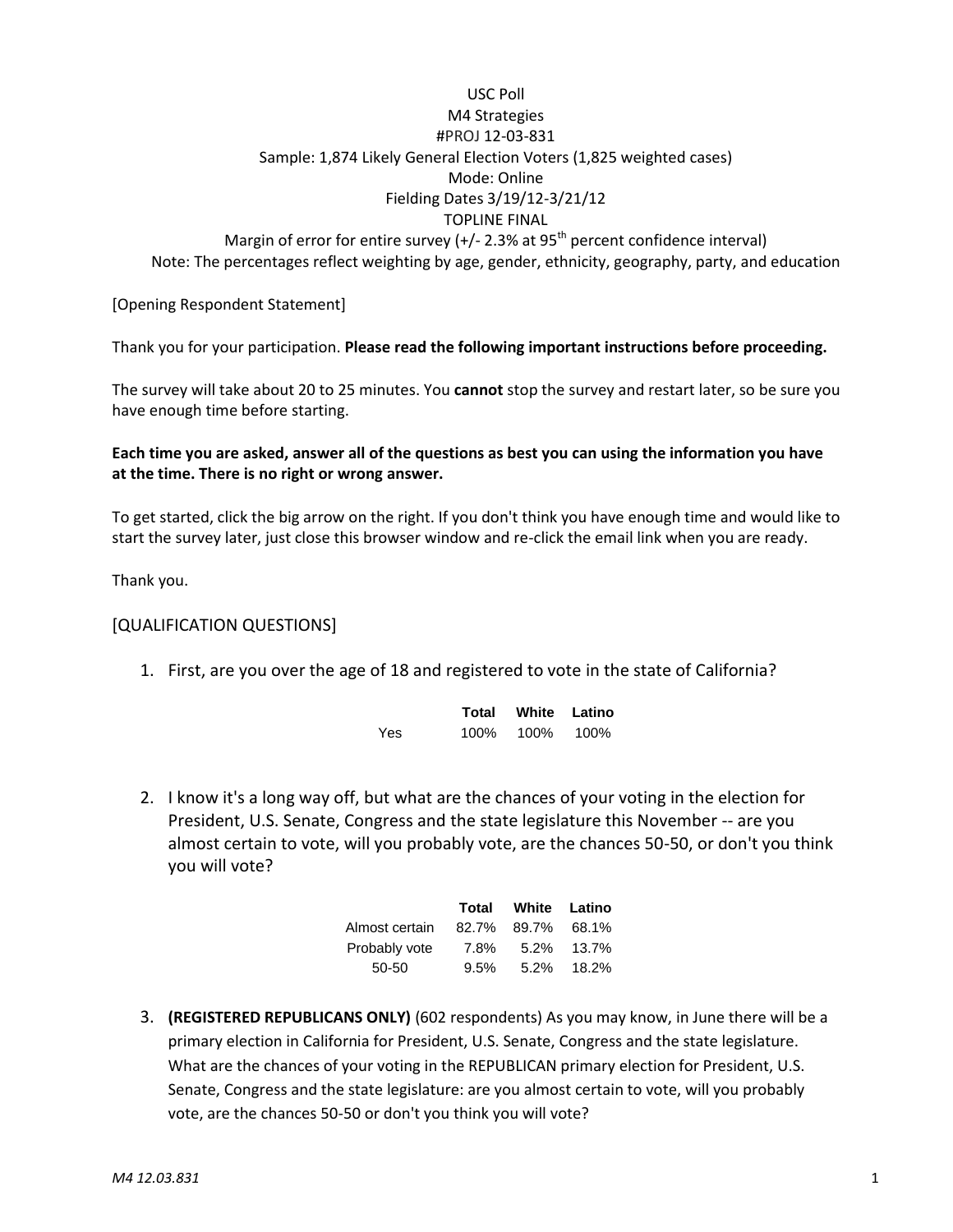|                | <b>Total Rep</b> |
|----------------|------------------|
| Almost certain | 78.9%            |
| Probably vote  | 12.6%            |
| 50-50          | 8.5%             |

4. Do you approve or disapprove of the job being done by Barack Obama as President of the United States?

|        | <b>Strongly</b><br>app | Somewhat<br>app | Somewhat<br>disapp | <b>Strongly</b><br>disapp | Aware.<br>no op | <b>Refused</b>           | Total<br>App | Total<br><b>Disapp</b> | App -<br><b>Disapp</b> |
|--------|------------------------|-----------------|--------------------|---------------------------|-----------------|--------------------------|--------------|------------------------|------------------------|
| Total  | 21.8%                  | 34.7%           | 13.1%              | 27.3%                     | $3.1\%$         | $\overline{\phantom{a}}$ | 56.5%        | 40.4%                  | 16.1%                  |
| White  | 18.7%                  | 31.2%           | 12.6%              | 35.5%                     | 2.1%            | -                        | 49.9%        | 48.1%                  | 1.8%                   |
| Latino | 22.5%                  | 45.0%           | 15.0%              | 11.8%                     | 5.8%            | $\overline{\phantom{a}}$ | 67.5%        | 26.8%                  | 40.7%                  |

5. Do you approve or disapprove of the job being done by Jerry Brown as governor?

|        | <b>Stronaly</b><br>app | Somewhat<br>app | Somewhat<br>disapp | <b>Stronaly</b><br>disapp | Aware.<br>no op | <b>Refused</b> | Total<br>App | Total<br><b>Disapp</b> | App -<br><b>Disapp</b> |
|--------|------------------------|-----------------|--------------------|---------------------------|-----------------|----------------|--------------|------------------------|------------------------|
| Total  | 10.3%                  | 39.1%           | 21.0%              | 17.2%                     | 12.4%           | ۰              | 49.4%        | 38.2%                  | 11.2%                  |
| White  | 11.1%                  | 37.6%           | 21.5%              | 20.1%                     | 9.7%            | $\blacksquare$ | 48.7%        | 41.6%                  | 7.1%                   |
| Latino | $8.5\%$                | 40.4%           | 23.4%              | 11.0%                     | 16.7%           | ٠              | 48.9%        | 34.4%                  | 14.5%                  |

Now, you are going to read a list of names and organizations. For each, select your impression of that person or organization as of today. Do you feel very favorable, somewhat favorable, somewhat unfavorable, or very unfavorable toward that person or organization -- or have you not heard enough about them to decide?

### 6. Barack Obama

|        | <b>Not</b>      |                    |               |               |                 |                    |              |                   |                |
|--------|-----------------|--------------------|---------------|---------------|-----------------|--------------------|--------------|-------------------|----------------|
|        | <b>Verv Fav</b> | Smwt<br><b>Fav</b> | Smwt<br>Unfav | Verv<br>Unfav | heard<br>enough | Have no<br>opinion | Total<br>Fav | Total<br>Unfav    | Fav -<br>Unfav |
| Total  | 26.5%           | 30.6%              | 11.9%         | 27.5%         | 1.6%            | 2.0%               |              | 57.1% 39.4% 17.7% |                |
| White  | 23.3%           | 26.8%              | 12.4%         | 35.6%         | .9%             | $1.1\%$            | 50.1%        | 48.0%             | 2.1%           |
| Latino | 27.4%           | 41.4%              | 12.0%         | 12.5%         | 3.5%            | $3.2\%$            | 68.8%        | 24.5%             | 44.3%          |

#### 7. Jerry Brown

|        | <b>Not</b>      |             |               |               |                 |                    |              |                   |                |
|--------|-----------------|-------------|---------------|---------------|-----------------|--------------------|--------------|-------------------|----------------|
|        | <b>Very Fav</b> | Smwt<br>Fav | Smwt<br>Unfav | Verv<br>Unfav | heard<br>enough | Have no<br>opinion | Total<br>Fav | Total<br>Unfav    | Fav -<br>Unfav |
| Total  | 10.8%           | 37.7%       | 20.8%         | 18.3%         | 8.4%            | 4.1%               |              | 48.5% 39.1%       | 9.4%           |
| White  | 11.7%           | 36.4%       | 21.4% 21.3%   |               | 6.3%            | $3.0\%$            |              | 48.1% 42.7%       | 5.4%           |
| Latino | 8.7%            | 37.7%       | 22.2%         | 12.7%         | 12.7%           | $6.0\%$            |              | 46.4% 34.9% 11.5% |                |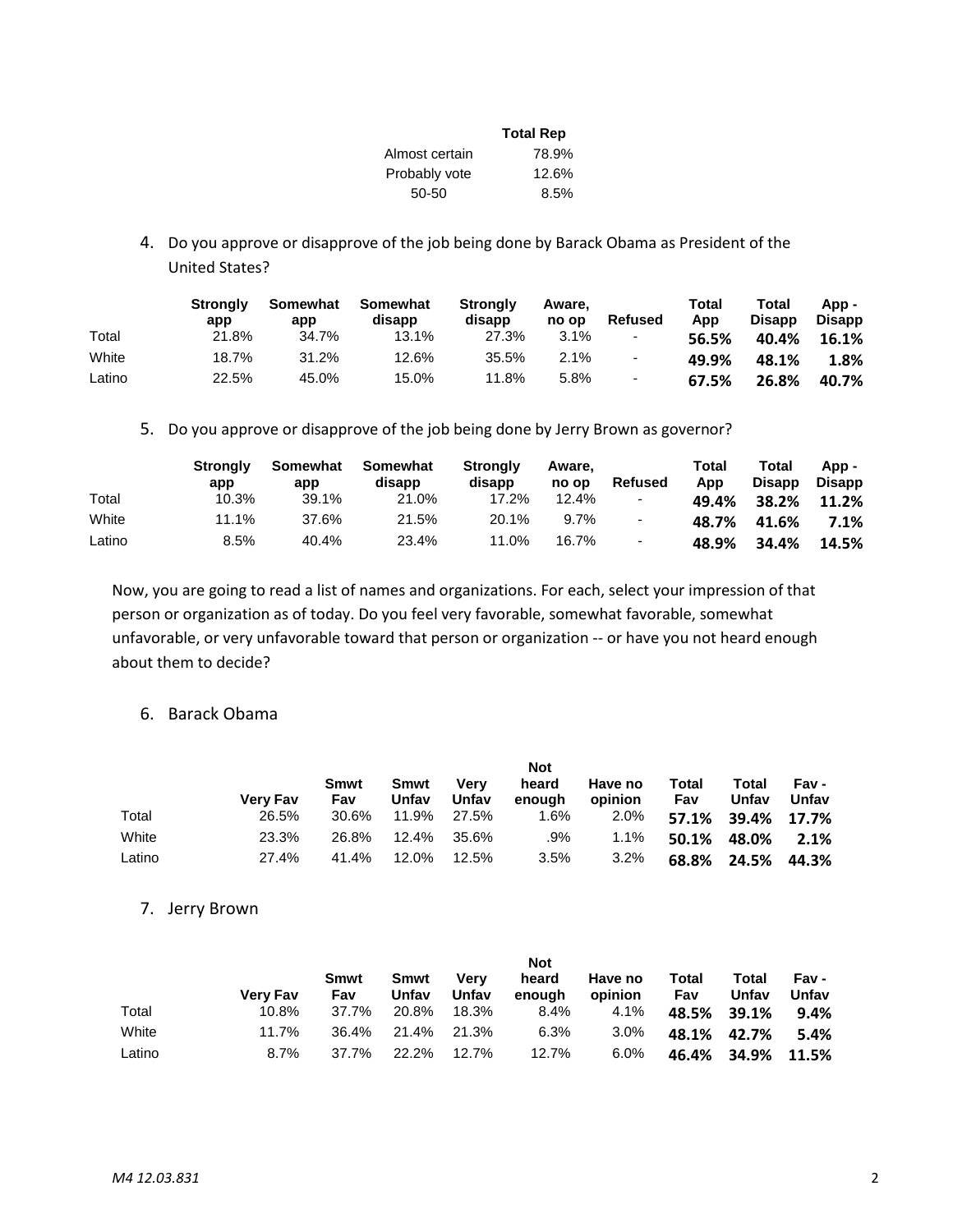### 8. Mitt Romney

|        | <b>Not</b>      |             |               |               |                 |                    |              |                    |                |
|--------|-----------------|-------------|---------------|---------------|-----------------|--------------------|--------------|--------------------|----------------|
|        | <b>Verv Fav</b> | Smwt<br>Fav | Smwt<br>Unfav | Verv<br>Unfav | heard<br>enough | Have no<br>opinion | Total<br>Fav | Total<br>Unfav     | Fav -<br>Unfav |
| Total  | 8.3%            | 26.7%       | 22.9%         | 29.2%         | 8.1%            | 4.9%               |              | 35.0% 52.1% -17.1% |                |
| White  | 10.8%           | 31.5%       | 23.4%         | 27.1%         | 4.1%            | 3.1%               |              | 42.3% 50.5%        | -8.2%          |
| Latino | 3.5%            | 17.5%       | 21.8%         | 32.0%         | 16.8%           | $8.5\%$            |              | 21.0% 53.8%        | -32.8%         |

### 9. Newt Gingrich

|                  | <b>Not</b>      |                                                            |       |       |        |         |       |             |           |
|------------------|-----------------|------------------------------------------------------------|-------|-------|--------|---------|-------|-------------|-----------|
|                  |                 | heard<br>Total<br>Verv<br>Have no<br>Total<br>Smwt<br>Smwt |       |       |        |         |       |             |           |
|                  | <b>Verv Fav</b> | Fav                                                        | Unfav | Unfav | enough | opinion | Fav   | Unfav       | Unfav     |
| <b>Total Rep</b> | 3.6%            | 15.5%                                                      | 17.2% | 49.9% | 9.4%   | 4.3%    |       | 19.1% 67.1% | $-48.0\%$ |
| White            | 4.6%            | 18.5%                                                      | 18.1% | 50.7% | 4.9%   | $3.2\%$ | 23.1% | 68.8%       | -45.7%    |
| Latino           | $2.2\%$         | 11.5%                                                      | 17.5% | 42.6% | 19.2%  | 7.0%    | 13.7% | 60.1%       | -46.4%    |

### 10. Rick Santorum

|                  | <b>Not</b>      |             |               |               |                 |                    |              |                |                |
|------------------|-----------------|-------------|---------------|---------------|-----------------|--------------------|--------------|----------------|----------------|
|                  | <b>Verv Fav</b> | Smwt<br>Fav | Smwt<br>Unfav | Verv<br>Unfav | heard<br>enough | Have no<br>opinion | Total<br>Fav | Total<br>Unfav | Fav -<br>Unfav |
| <b>Total Rep</b> | 5.1%            | 20.2%       | 17.4%         | 39.5%         | 13.2%           | 4.6%               |              | 25.3% 56.9%    | $-31.6%$       |
| White            | 6.3%            | 22.5%       | 18.1%         | 41.5%         | 8.5%            | $3.0\%$            |              | 28.8% 59.6%    | -30.8%         |
| Latino           | 3.2%            | 18.4%       | 14.9%         | 33.8%         | 21.4%           | 8.2%               | 21.6%        | 48.7%          | $-27.1%$       |

#### 11. Ron Paul

|                  | <b>Not</b>      |             |               |               |                 |                    |              |                |                |
|------------------|-----------------|-------------|---------------|---------------|-----------------|--------------------|--------------|----------------|----------------|
|                  | <b>Verv Fav</b> | Smwt<br>Fav | Smwt<br>Unfav | Verv<br>Unfav | heard<br>enough | Have no<br>opinion | Total<br>Fav | Total<br>Unfav | Fav -<br>Unfav |
| <b>Total Rep</b> | 4.3%            | 20.2%       | 25.8%         | 24.7%         | 18.8%           | 6.3%               |              | 24.5% 50.5%    | $-26.0\%$      |
| White            | 4.5%            | 22.9%       | 28.6%         | 25.6%         | 14.0%           | 4.4%               |              | 27.4% 54.2%    | -26.8%         |
| Latino           | 5.5%            | 15.0%       | 20.8%         | 21.0%         | 27.5%           | 10.3%              | 20.5%        | 41.8%          | $-21.3%$       |

12. **(REGISTERED REPUBLICANS ONLY)** Now thinking about the Republican primary election for president this June, if the election for president was held today and the candidates were as follows, for whom would you vote?

|                    | <b>Total</b><br>Rep |
|--------------------|---------------------|
| Mitt Romney        | 42.1%               |
| Lean Mitt Romney   | 5.2%                |
| Newt Gingrich      | 10.9%               |
| Lean Newt Gingrich | 1.7%                |
| Ron Paul           | 9.4%                |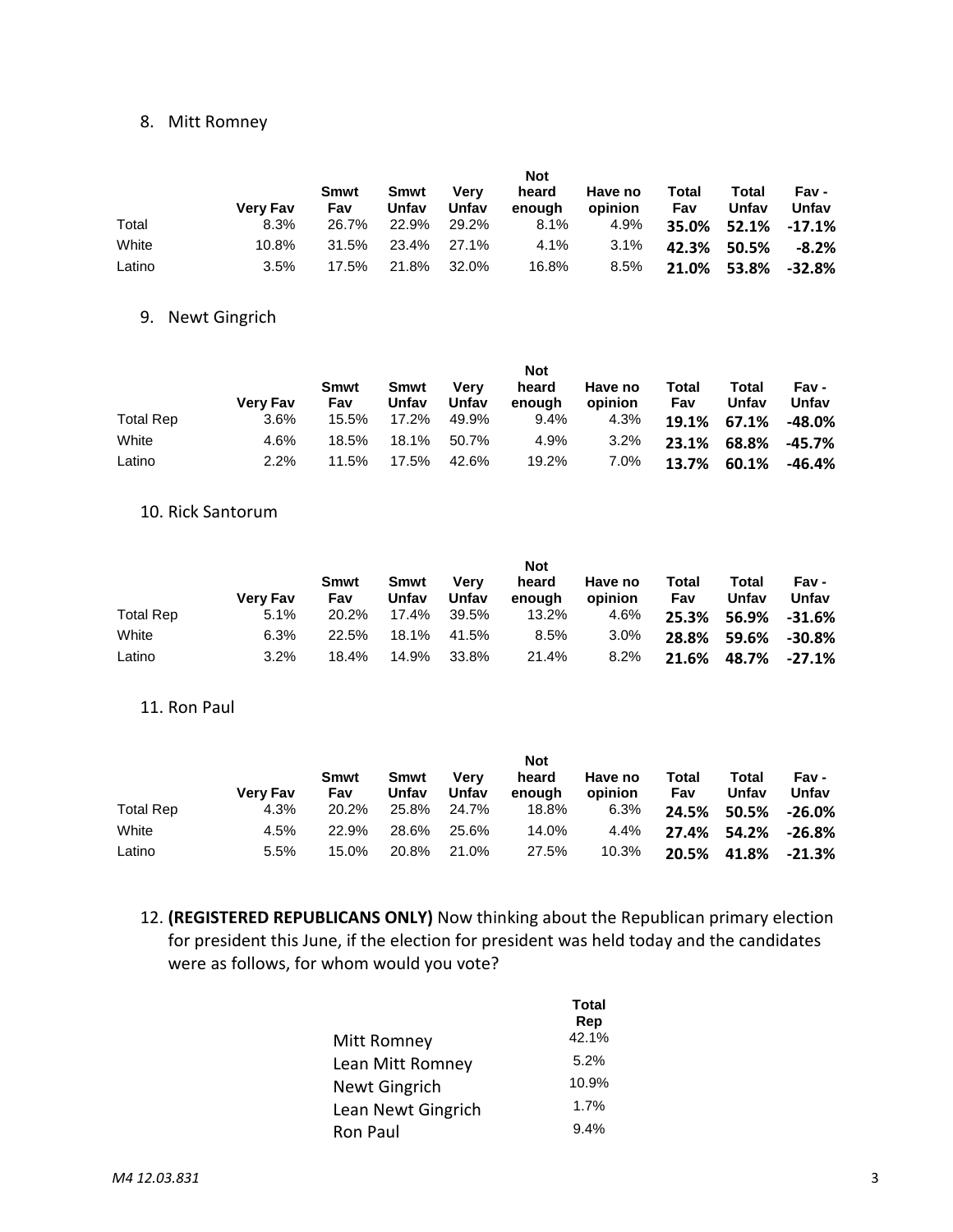| Lean Ron Paul              | 1.7%  |
|----------------------------|-------|
| <b>Rick Santorum</b>       | 17.2% |
| Lean Rick Santorum         | 2.6%  |
| Other                      | 3.0%  |
| Lean Other                 | 1.2%  |
| Lean Undecided             | 5.2%  |
| <b>Total Mitt Romney</b>   | 47.3% |
| <b>Total Newt Gingrich</b> | 12.6% |
| <b>Total Ron Paul</b>      | 11.1% |
| Total Rick Santorum        | 19.8% |
|                            |       |

13. **(REGISTERED REPUBLICANS ONLY) (ANSWERED 12)** How certain are you that you would vote for **(ANSWER FROM Q12)** -- are you very certain, somewhat certain or not certain at all?

Mitt Romney

|                    | <b>Total Rep</b> |
|--------------------|------------------|
| Very certain       | 55.9%            |
| Somewhat certain   | 40.7%            |
| Not certain at all | 3.3%             |
| Don't know         | $0.0\%$          |
|                    |                  |

Newt Gingrich

|                    | <b>Total Rep</b> |
|--------------------|------------------|
| Very certain       | 50.6%            |
| Somewhat certain   | 45.1%            |
| Not certain at all | 2.9%             |
| Don't know         | 1.4%             |
|                    |                  |

### Ron Paul

|                    | <b>Total Rep</b> |
|--------------------|------------------|
| Very certain       | 51.2%            |
| Somewhat certain   | 38.4%            |
| Not certain at all | 8.7%             |
| Don't know         | 1.7%             |

### Rick Santorum

| <b>Total Rep</b> |
|------------------|
| 49.6%            |
| 42.0%            |
| 7.5%             |
|                  |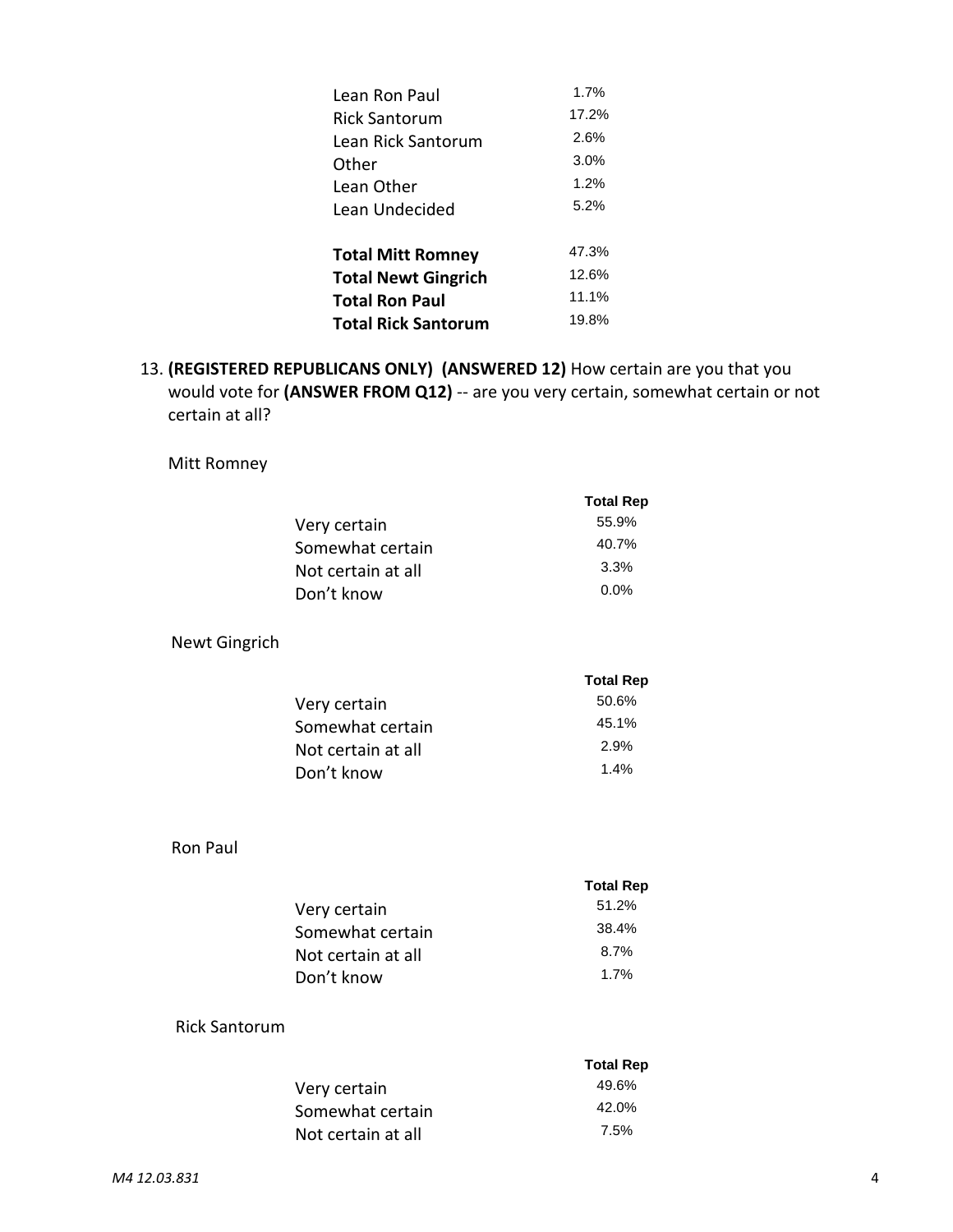Don't know 0.9%

14. **(FOLLOW UP FOR ALL Q13 RESPONDENTS)** And if the candidate you supported was no longer in the race, who would you be next most likely to support?

|                      | Total<br>Rep |
|----------------------|--------------|
| Mitt Romney          | 24.9%        |
| Newt Gingrich        | 15.5%        |
| Ron Paul             | 8.7%         |
| <b>Rick Santorum</b> | 27.5%        |
| Other/none of these  | 8.3%         |
| Undecided            | 15.1%        |

15. And thinking about the presidential election this November, if the election for president were held today and the candidates were - Democrat Barack Obama and Republican Mitt Romney, for whom would you vote - Democrat Barack Obama or Republican Mitt Romney?

|        | <b>Strng</b><br>Obama | Smwt<br><b>Obama</b> | Smwt<br>Romney | <b>Strng</b><br>Romnev | Other | Total<br><b>Obama</b> | Total<br>Romney | Obama -<br>Romney |
|--------|-----------------------|----------------------|----------------|------------------------|-------|-----------------------|-----------------|-------------------|
| Total  | 41.8%                 | 16.2%                | 12.4%          | 20.9%                  | 8.7%  | 58.0%                 | 33.3%           | 24.7%             |
| White  | 36.9%                 | 13.3%                | 14.2%          | 27.5%                  | 8.1%  | 50.2%                 | 41.7%           | 8.5%              |
| Latino | 46.4%                 | 24.7%                | 10.0%          | 7.7%                   | 11.2% | 71.1%                 | 17.7%           | 53.4%             |

16. And thinking about the presidential election this November, if the election for president were held today and the candidates were - Democrat Barack Obama and Republican Newt Gingrich, for whom would you vote - Democrat Barack Obama or Republican Newt Gingrich?

|        | <b>Strng</b><br><b>Obama</b> | Smwt<br><b>Obama</b> | Smwt<br>Gingrich | <b>Strng</b><br><b>Ginarich</b> | Other | Total<br><b>Obama</b> | Total<br>Ginarich | Obama -<br>Gingrich |
|--------|------------------------------|----------------------|------------------|---------------------------------|-------|-----------------------|-------------------|---------------------|
| Total  | 46.1%                        | 14.7%                | 10.6%            | 15.1%                           | 13.6% | 60.8%                 | 25.7%             | 35.1%               |
| White  | 42.4%                        | 11.4%                | 12.0%            | 20.4%                           | 13.8% | 53.8%                 | 32.4%             | 21.4%               |
| Latino | 47.5%                        | 24.6%                | 8.7%             | 4.7%                            | 14.4% | 72.1%                 | 13.4%             | 58.7%               |

17. And thinking about the presidential election this November, if the election for president were held today and the candidates were - Democrat Barack Obama and Republican Rick Santorum, for whom would you vote - Democrat Barack Obama or Republican Rick Santorum?

|        | Strng<br><b>Obama</b> | Smwt<br>Obama | Smwt<br>Santorum | <b>Strng</b><br><b>Santorum</b> | <b>Other</b> | Total<br><b>Obama</b> | Total<br>Santorum | Obama -<br><b>Santorum</b> |
|--------|-----------------------|---------------|------------------|---------------------------------|--------------|-----------------------|-------------------|----------------------------|
| Total  | 44.6%                 | 15.0%         | 11.7%            | 17.2%                           | 11.5%        | 59.6%                 | 28.9%             | 30.7%                      |
| White  | 40.9%                 | 11.6%         | 13.9%            | 22.2%                           | 11.5%        | 52.5%                 | 36.1%             | 16.4%                      |
| Latino | 45.5%                 | 25.8%         | 8.3%             | 8.8%                            | 11.8%        | 71.3%                 | 17.1%             | 54.2%                      |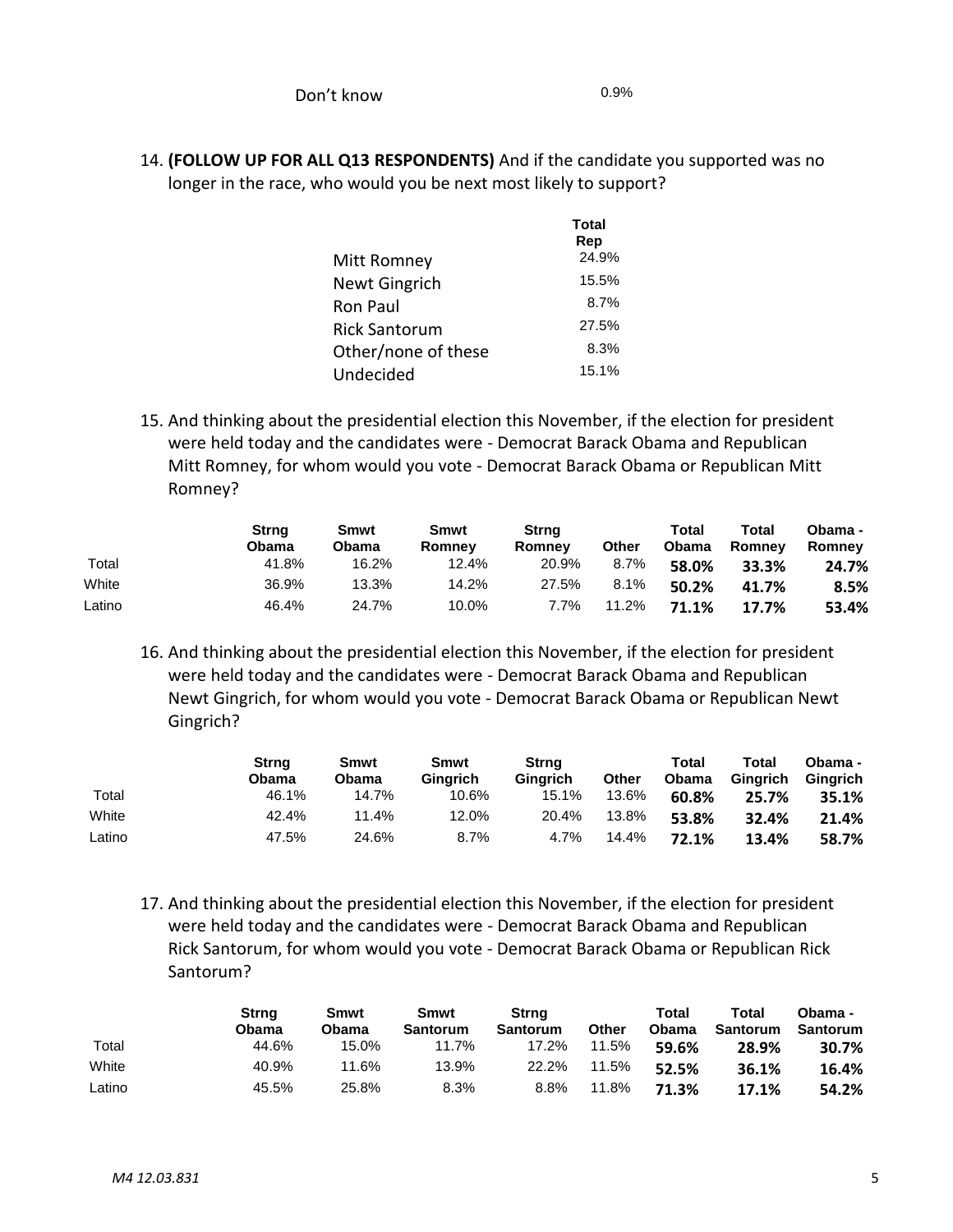18. And thinking about the presidential election this November, if the election for president were held today and the candidates were - Democrat Barack Obama and Republican Ron Paul, for whom would you vote - Democrat Barack Obama or Republican Ron Paul?

|        | Strna<br>Obama | Smwt<br><b>Obama</b> | <b>Smwt Paul</b> | <b>Strng Paul</b> | Other | Total<br><b>Obama</b> | Total<br>Paul | <b>Obama</b><br>- Paul |
|--------|----------------|----------------------|------------------|-------------------|-------|-----------------------|---------------|------------------------|
| Total  | 42.2%          | $17.1\%$             | 14.9%            | 10.6%             | 15.2% |                       |               | 59.3% 25.5% 33.8%      |
| White  | 37.8%          | 14.3%                | 17.2%            | 14.0%             | 16.6% |                       | 52.1% 31.2%   | 20.9%                  |
| Latino | 45.1%          | 26.2%                | 10.7%            | 4.5%              | 13.5% |                       | 71.3% 15.2%   | 56.1%                  |

19. **(REGISTERED REPUBLICANS ONLY)** Now you will read some statements about the candidates running for the Republican presidential nomination. After you read the statements, please tell us whether the first statement or the second statement comes closer to your own view, even if neither is exactly right.

|                                                         | <b>Total Rep</b> |
|---------------------------------------------------------|------------------|
| I am satisfied with the choices of candidates for the   | 28.7%            |
| Republican presidential nomination.                     |                  |
| I would prefer there were other options to vote for the | 57.4%            |
| Republican presidential nomination.                     |                  |
| <b>Both</b>                                             | 13.9%            |

Now I am going to ask you something different. You are going to read a list of issues and I want you to tell me whether you approve or disapprove of the job being done by Barack Obama on that issue.

#### 20. Jobs

|        | <b>Strng</b><br>app | Smwt<br>app | Smwt<br>disapp | Strng<br>disapp | DK   | <b>Total</b><br>App | Total<br><b>Disapp</b> | - App<br><b>Disapp</b> |
|--------|---------------------|-------------|----------------|-----------------|------|---------------------|------------------------|------------------------|
| Total  | 15.5%               | 38.3%       | 17.3%          | 25.4%           | 3.6% | 53.8%               | 42.7%                  | 11.1%                  |
| White  | 13.4%               | 37.2%       | 15.9%          | 30.7%           | 2.8% | 50.6%               | 46.6%                  | 4.0%                   |
| Latino | 16.3%               | 40.3%       | 22.5%          | 16.3%           | 4.8% | 56.6%               | 38.8%                  | 17.8%                  |

#### 21. The economy

|        | <b>Strng</b><br>app | Smwt<br>app | Smwt<br>disapp | <b>Strng</b><br>disapp | DK      | Total<br>App | Total<br><b>Disapp</b> | App -<br><b>Disapp</b> |
|--------|---------------------|-------------|----------------|------------------------|---------|--------------|------------------------|------------------------|
| Total  | 14.9%               | 31.8%       | 16.9%          | 32.9%                  | $3.6\%$ | 46.7%        | 49.8%                  | $-3.1%$                |
| White  | 13.6%               | 29.2%       | 15.0%          | 40.0%                  | 2.2%    | 42.8%        | 55.0%                  | $-12.2%$               |
| Latino | 14.2%               | 36.4%       | 22.2%          | 20.9%                  | 6.2%    | 50.6%        | 43.1%                  | 7.5%                   |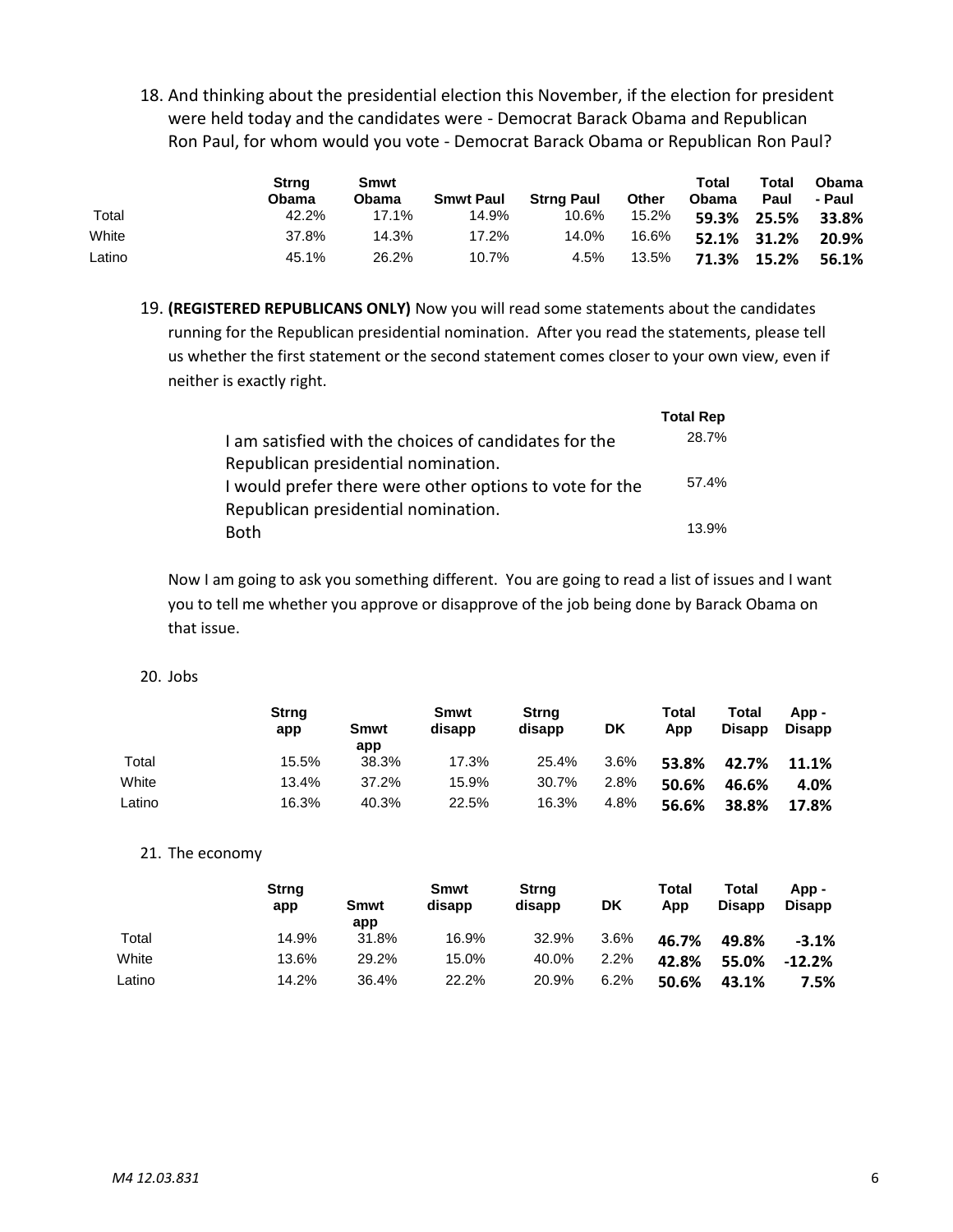### 22. The federal deficit

|        | <b>Strng</b><br>app | <b>Smwt</b><br>app | Smwt<br>disapp | <b>Strng</b><br>disapp | DK      | Total<br>App | Total<br><b>Disapp</b> | - App<br><b>Disapp</b> |
|--------|---------------------|--------------------|----------------|------------------------|---------|--------------|------------------------|------------------------|
| Total  | 10.1%               | 26.0%              | 19.2%          | 37.4%                  | $7.2\%$ | 36.1%        | 56.6%                  | $-20.5%$               |
| White  | 9.4%                | 22.9%              | 17.3%          | 45.2%                  | 5.2%    | 32.3%        | 62.5%                  | $-30.2%$               |
| Latino | 8.8%                | 29.5%              | 25.8%          | 24.8%                  | 11.3%   | 38.3%        | 50.6%                  | $-12.3%$               |

### 23. Taxes

|        | <b>Strng</b><br>app | <b>Smwt</b><br>app | <b>Smwt</b><br>disapp | <b>Strng</b><br>disapp | DK   | Total<br>App | Total<br><b>Disapp</b> | - App<br><b>Disapp</b> |
|--------|---------------------|--------------------|-----------------------|------------------------|------|--------------|------------------------|------------------------|
| Total  | 14.3%               | 34.1%              | 17.6%                 | 27.6%                  | 6.4% | 48.4%        | 45.2%                  | 3.2%                   |
| White  | 13.4%               | 31.1%              | 16.7%                 | 34.1%                  | 4.8% | 44.5%        | 50.8%                  | $-6.3%$                |
| Latino | 13.7%               | 38.2%              | 23.2%                 | 15.5%                  | 9.5% | 51.9%        | 38.7%                  | 13.2%                  |

### 24. Healthcare

|        | <b>Strng</b><br>app | Smwt<br>app | Smwt<br>disapp | <b>Strng</b><br>disapp | DK   | Total<br>App | Total<br><b>Disapp</b> | - App<br><b>Disapp</b> |
|--------|---------------------|-------------|----------------|------------------------|------|--------------|------------------------|------------------------|
| Total  | 24.0%               | 25.6%       | 14.9%          | 31.0%                  | 4.5% | 49.6%        | 45.9%                  | 3.7%                   |
| White  | 22.9%               | 21.5%       | 12.6%          | 39.5%                  | 3.4% | 44.4%        | 52.1%                  | $-7.7\%$               |
| Latino | 20.9%               | 35.4%       | 22.2%          | 14.2%                  | 7.2% | 56.3%        | 36.4%                  | 19.9%                  |

### 25. Immigration

|        | <b>Strng</b><br>app | Smwt<br>app | Smwt<br>disapp | <b>Strng</b><br>disapp | DK    | Total<br>App | Total<br><b>Disapp</b> | App -<br><b>Disapp</b> |
|--------|---------------------|-------------|----------------|------------------------|-------|--------------|------------------------|------------------------|
| Total  | 10.0%               | 29.9%       | 18.8%          | 29.7%                  | 11.6% | 39.9%        | 48.5%                  | $-8.6%$                |
| White  | $8.0\%$             | 27.9%       | 17.9%          | 35.1%                  | 11.1% | 35.9%        | 53.0%                  | $-17.1%$               |
| Latino | 13.3%               | 33.5%       | 23.0%          | 21.5%                  | 8.8%  | 46.8%        | 44.5%                  | 2.3%                   |

## 26. Gas prices

|        | Strna<br>app | Smwt<br>app | Smwt<br>disapp | <b>Strng</b><br>disapp | DK       | Total<br>App | Total<br><b>Disapp</b> | App -<br><b>Disapp</b> |
|--------|--------------|-------------|----------------|------------------------|----------|--------------|------------------------|------------------------|
| Total  | 8.7%         | 18.2%       | 22.6%          | 40.2%                  | 10.4%    | 26.9%        | 62.8%                  | $-35.9%$               |
| White  | 8.7%         | 18.0%       | 20.7%          | 42.5%                  | $10.1\%$ | 26.7%        | 63.2%                  | $-36.5%$               |
| Latino | 6.5%         | 17.0%       | 24.9%          | 41.9%                  | $9.7\%$  | 23.5%        | 66.8%                  | $-43.3%$               |

#### 27. Women's health issues

|        | <b>Strng</b><br>app | Smwt<br>app | Smwt<br>disapp | <b>Strng</b><br>disapp | DK    | Total<br>App | Total<br><b>Disapp</b> | - App<br><b>Disapp</b> |
|--------|---------------------|-------------|----------------|------------------------|-------|--------------|------------------------|------------------------|
| Total  | 25.2%               | 27.8%       | 14.1%          | 18.9%                  | 14.1% | 53.0%        | 33.0%                  | 20.0%                  |
| White  | 23.7%               | 24.5%       | 15.4%          | 23.3%                  | 13.0% | 48.2%        | 38.7%                  | 9.5%                   |
| Latino | 23.4%               | 36.9%       | 13.0%          | 11.5%                  | 15.2% | 60.3%        | 24.5%                  | 35.8%                  |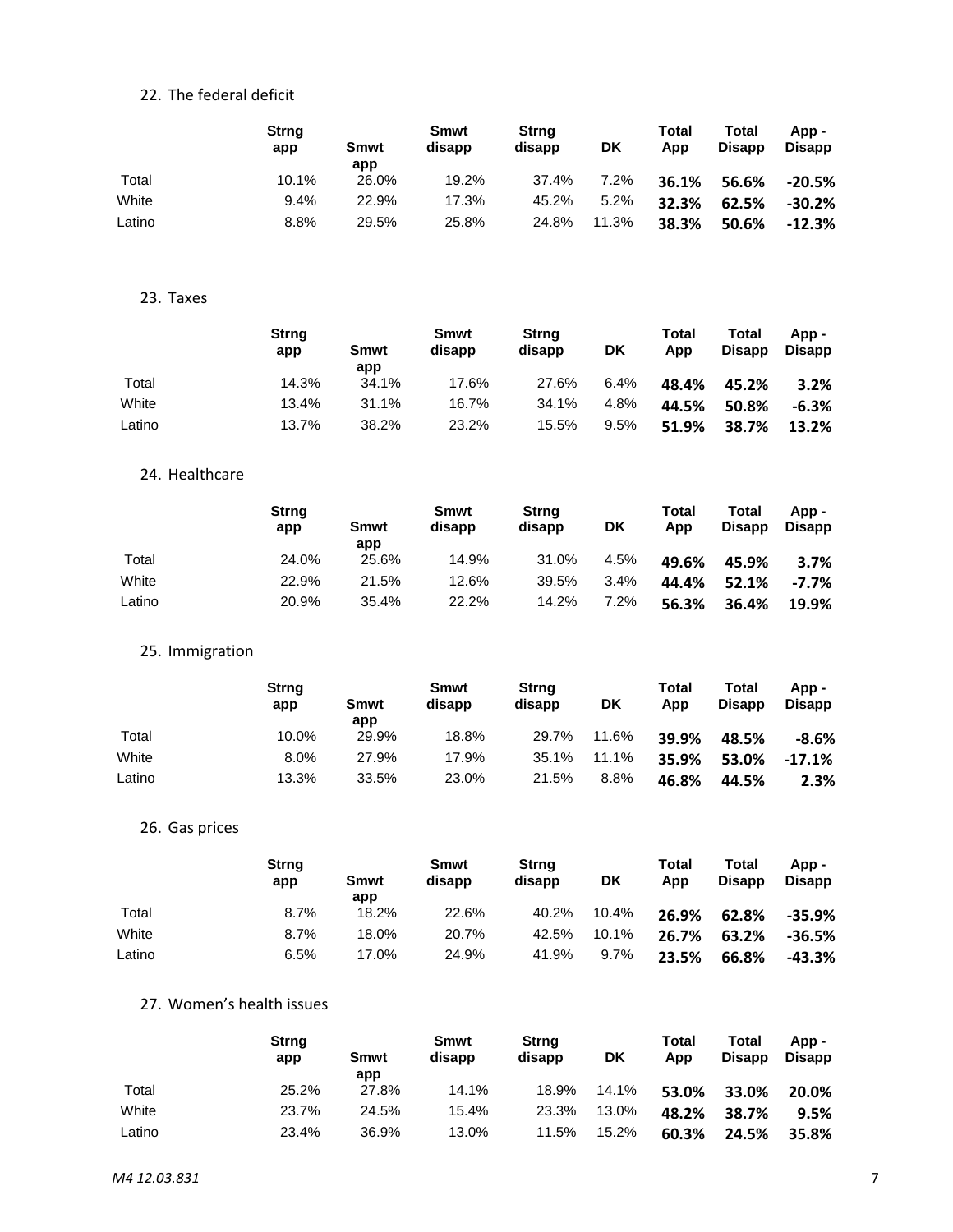Now here are some questions on other topics.

28. How much do you drive in a typical day?

| <b>Total</b> | White   | Latino                                                   |
|--------------|---------|----------------------------------------------------------|
| 8.0%         | $8.0\%$ | 7.7%                                                     |
| 14.5%        |         | 15.7% 11.7%                                              |
| 27.0%        |         |                                                          |
|              |         |                                                          |
| 16.0%        |         | 14.5% 20.2%                                              |
|              |         |                                                          |
|              |         | 28.9% 21.7%<br>31.0% 29.8% 33.9%<br>$3.1\%$ 4.7%<br>3.5% |

29. Since gas prices have risen recently, have you cut back on driving?

|                               | Total             | White Latino      |  |
|-------------------------------|-------------------|-------------------|--|
| I have cut back a great deal  |                   | 21.0% 18.2% 29.2% |  |
| I have only cut back a little |                   | 41.5% 40.3% 44.4% |  |
| I have not cut back           | 37.5% 41.5% 26.4% |                   |  |

30. Given current gas prices, are you more likely to buy a more fuel-efficient car the next time you buy a car?

|                             | Total | White Latino      |  |
|-----------------------------|-------|-------------------|--|
| Much more likely            |       | 36.3% 35.1% 41.1% |  |
| Somewhat more likely        |       | 38.4% 38.8% 37.9% |  |
| It won't affect my decision |       | 25.3% 26.0% 20.9% |  |

# 31. Who is to blame for higher gas prices? (**Split A**)

|                                                                                                                           | Total                           | White                           | Latino                           |
|---------------------------------------------------------------------------------------------------------------------------|---------------------------------|---------------------------------|----------------------------------|
| President Obama                                                                                                           | 12.7%                           | 14.3%                           | 11.1%                            |
| Congress, split A (989 respondents)                                                                                       | 7.1%                            | 5.6%                            | 11.6%                            |
| Oil companies                                                                                                             | 37.8%                           | 35.3%                           | 40.7%                            |
| The problems in the Middle East                                                                                           | 20.9%                           | 19.7%                           | 22.7%                            |
| Other                                                                                                                     | 10.3%                           | 13.3%                           | 3.2%                             |
| Don't know                                                                                                                | 11.1%                           | 11.7%                           | 10.6%                            |
| Who is to blame for higher gas prices? (Split B)                                                                          | Total                           | White                           | Latino                           |
| President Obama<br>Republicans in Congress, split B (885 respondents)<br>Oil companies<br>The problems in the Middle East | 12.7%<br>5.2%<br>38.5%<br>20.6% | 14.8%<br>2.4%<br>36.9%<br>20.7% | 10.3%<br>13.0%<br>42.4%<br>17.4% |
| Other<br>Don't know                                                                                                       | 11.5%<br>11.5%                  | 14.8%<br>10.3%                  | 3.8%<br>13.0%                    |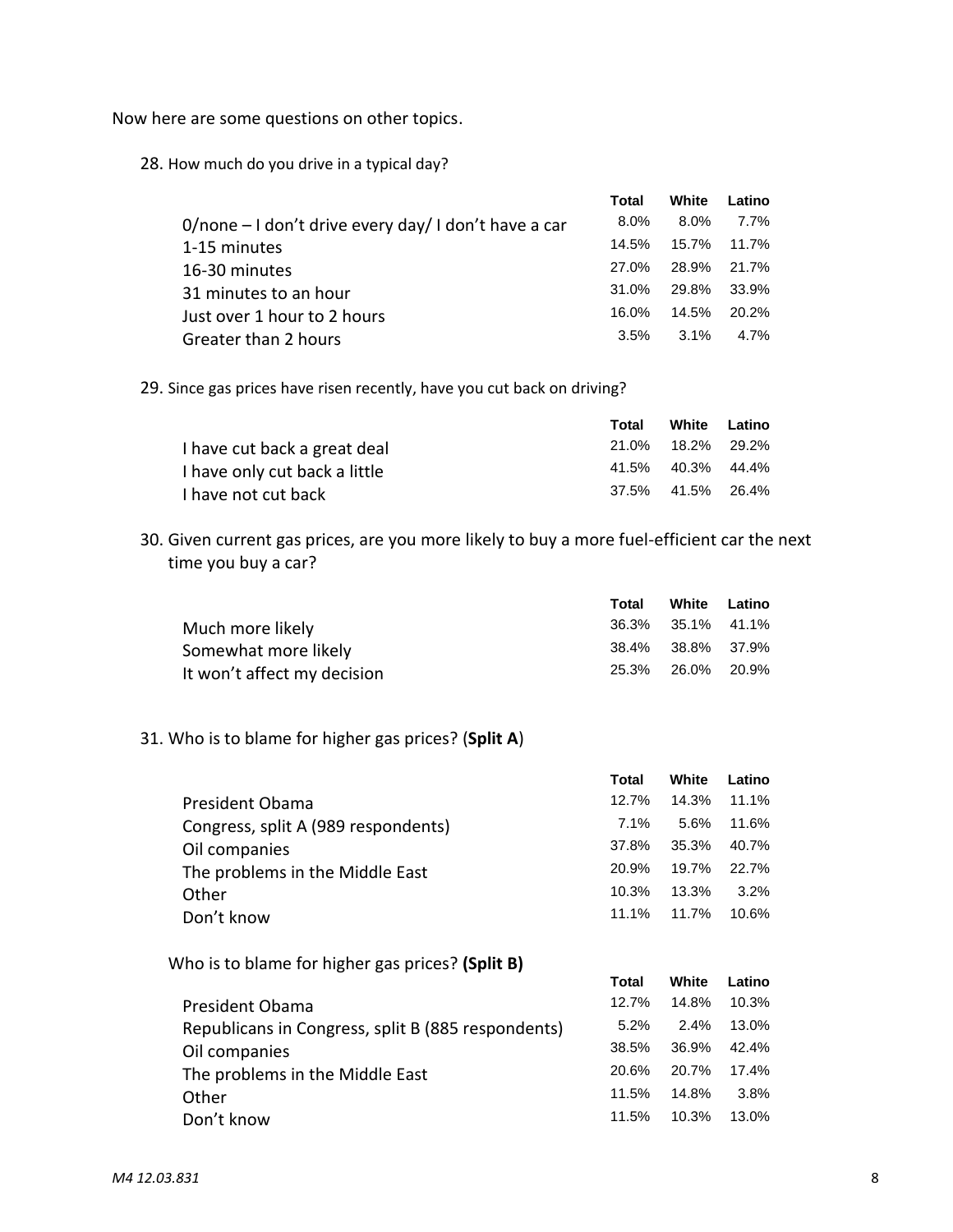32. Do you support or oppose requiring health insurance plans to cover contraception?

|        | <b>Strng</b><br>supp | Smwt<br>supp | Smwt opp | Strng opp | DK    | Total<br>supp | Total<br>opp | Supp -<br>opp |
|--------|----------------------|--------------|----------|-----------|-------|---------------|--------------|---------------|
| Total  | 47.6%                | 19.5%        | 10.3%    | 15.0%     | 7.7%  | 67.1%         | 25.3%        | 41.8%         |
| White  | 47.9%                | 18.2%        | 11.2%    | 17.4%     | 5.3%  | 66.1%         | 28.6%        | 37.5%         |
| Latino | 44.9%                | 21.2%        | 9.7%     | 11.5%     | 12.7% | 66.1%         | 21.2%        | 44.9%         |

33. The new national healthcare law requires that organizations' health plans cover preventive services, such as contraception. Some organizations that provide health insurance coverage to employees, such as the Catholic Church, oppose offering contraception. The Obama administration has modified the plan so that religiousaffiliated employers are not obligated to pay for contraception coverage for their employees; however, their insurers will have to provide contraception to covered workers at no additional cost. Do you support or oppose this modified plan that allows religious affiliated employers to opt out of paying for contraception and, instead, requires insurers to provide contraception coverage?

|                         | Total | White    | Latino   |
|-------------------------|-------|----------|----------|
| Support the requirement | 51.0% | 48.3%    | 56.9%    |
| Oppose the requirement  | 31.9% | 36.0%    | 24.2%    |
| Don't know              | 17.1% | $15.7\%$ | $19.0\%$ |

34. Which political party better represents your views on funding the use of contraception?

|                  | Total | White | Latino |
|------------------|-------|-------|--------|
| Republicans      | 16.2% | 19.5% | 11.3%  |
| Democrats        | 46.1% | 43.0% | 49.3%  |
| Neither/No party | 24.3% | 26.6% | 20.5%  |
| Don't know       | 13.4% | 10.8% | 19.0%  |

Now you will be asked about a different topic.

35. **[SPLIT A] [989 respondents]** Thinking about California's economy, do you believe the state economy has already bottomed out and is starting to improve, is at the bottom but is not yet getting any better, or has the economy not yet bottomed out and will still get worse?

|                                               | Total       | White Latino |       |
|-----------------------------------------------|-------------|--------------|-------|
| Already bottomed out and starting to improve  | 28.0%       | 29.2% 27.4%  |       |
| At the bottom but not yet improving           | 39.4% 37.2% |              | 46.5% |
| Not bottomed out yet and will still get worse | 26.3%       | 28.9% 19.1%  |       |
| Don't know                                    | 6 4%        | $4.7\%$      | 7.0%  |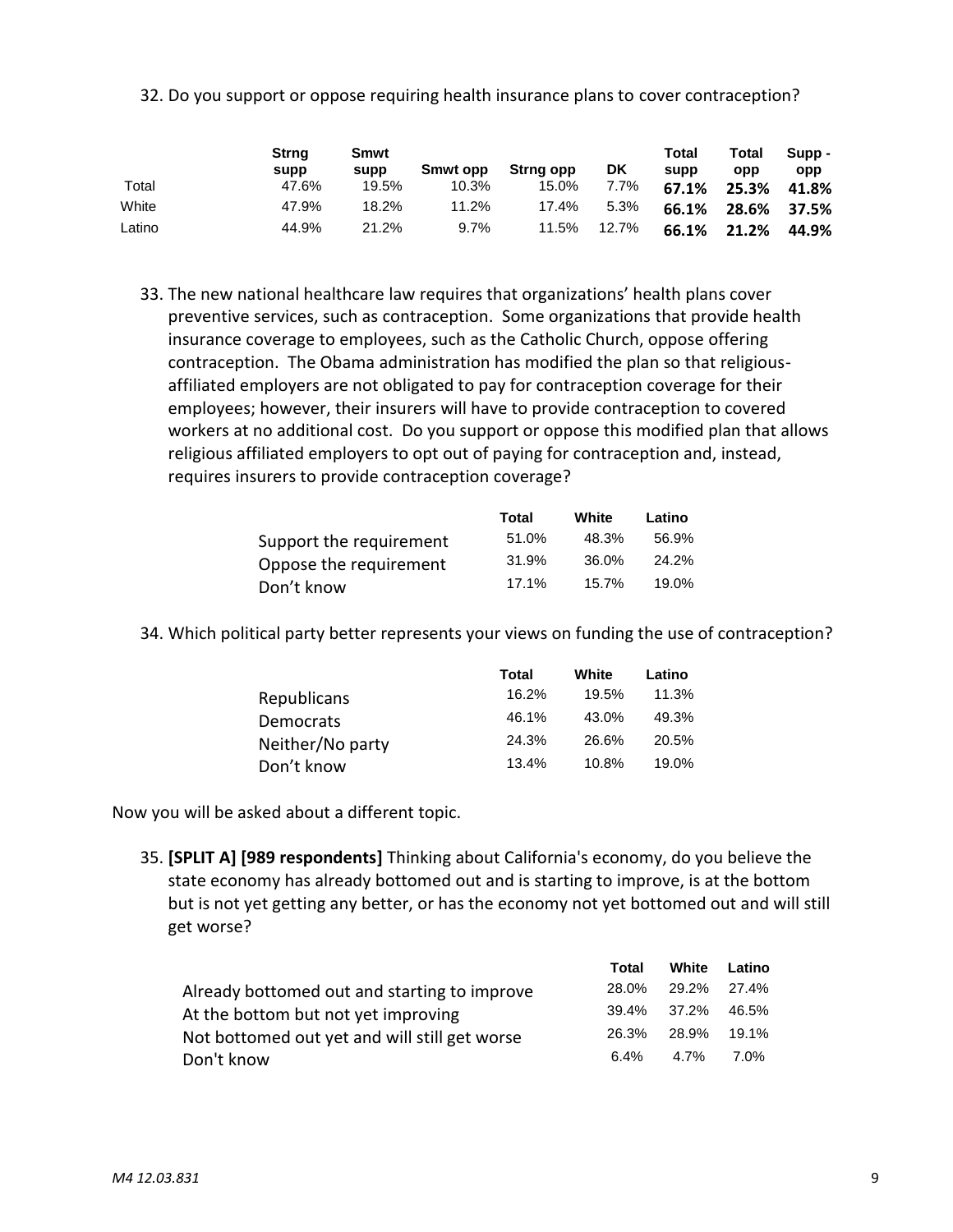**[SPLIT B] [885 respondents]** Thinking about the nation's economy, do you believe the economy has already bottomed out and is starting to improve, is at the bottom but is not yet getting any better, or has the economy not yet bottomed out and will still get worse?

|                                               | Total |                   | White Latino |
|-----------------------------------------------|-------|-------------------|--------------|
| Already bottomed out and starting to improve  | 41.5% |                   | 44.8% 25.4%  |
| At the bottom but not yet improving           |       | 31.5% 27.1% 45.4% |              |
| Not bottomed out yet and will still get worse |       | 20.7% 22.4% 20.5% |              |
| Don't know                                    | 6.3%  | 5.7%              | 8.6%         |

36. Now you will be asked about something a little different. As you may know, California has a total annual general fund budget of around \$90 billion. Currently, the state of California faces a budget deficit of about \$9 billion that has to be closed. You will read a pair of statements about the California budget and economy. After you read the pair, please state whether the FIRST statement or the SECOND statement come closer to your own view, even if neither is exactly right. Which statement comes closer to your view?

|                                                                                                                                                                   | <b>Total</b> | White | Latino |
|-------------------------------------------------------------------------------------------------------------------------------------------------------------------|--------------|-------|--------|
| In order to protect funding for schools, healthcare<br>and public safety, we need to combine spending cuts<br>with some tax increases to strengthen California in | 35.1%        | 35.9% | 29.3%  |
| the long run.                                                                                                                                                     |              |       |        |
| Our taxes are already too high and we're losing the<br>competitive edge for jobs and businesses to other<br>states. The budget should be balanced by cutting      | 38.5%        | 42.7% | 33.5%  |
| from government programs.                                                                                                                                         |              |       |        |
| Both                                                                                                                                                              | 14.1%        | 13.0% | 16.5%  |
| Neither                                                                                                                                                           | 5.6%         | 3.9%  | 8.5%   |
| Don't know                                                                                                                                                        | 6.7%         | 4.3%  | 12.3%  |
|                                                                                                                                                                   |              |       |        |

37. Do you feel STRONGLY about your previous answer, or not so strongly?

|                                              | <b>Total</b> | White   | Latino |
|----------------------------------------------|--------------|---------|--------|
| Spending cuts, tax increases STRONGLY        | 27.1%        | 28.5%   | 21.3%  |
| Spending cuts, tax increases NOT SO STRONGLY | 8.1%         | 7.4%    | 8.0%   |
| Taxes already too high NOT SO STRONGLY       | 6.2%         | $5.7\%$ | 7.0%   |
| Taxes already too high STRONGLY              | 32.2%        | 36.8%   | 26.5%  |
| <b>Both</b>                                  | 14.1%        | 13.0%   | 16.5%  |
| <b>Neither</b>                               | 5.6%         | 3.9%    | 8.5%   |
| Don't know                                   | $6.7\%$      | 4.3%    | 12.3%  |

Now for something different. Some people have offered various proposals to help pay for certain services and fund certain programs. You will now read a list of some of these proposals. For each one, please state whether you favor or oppose that proposal and whether that is strongly (favor/oppose) or somewhat (favor/oppose)?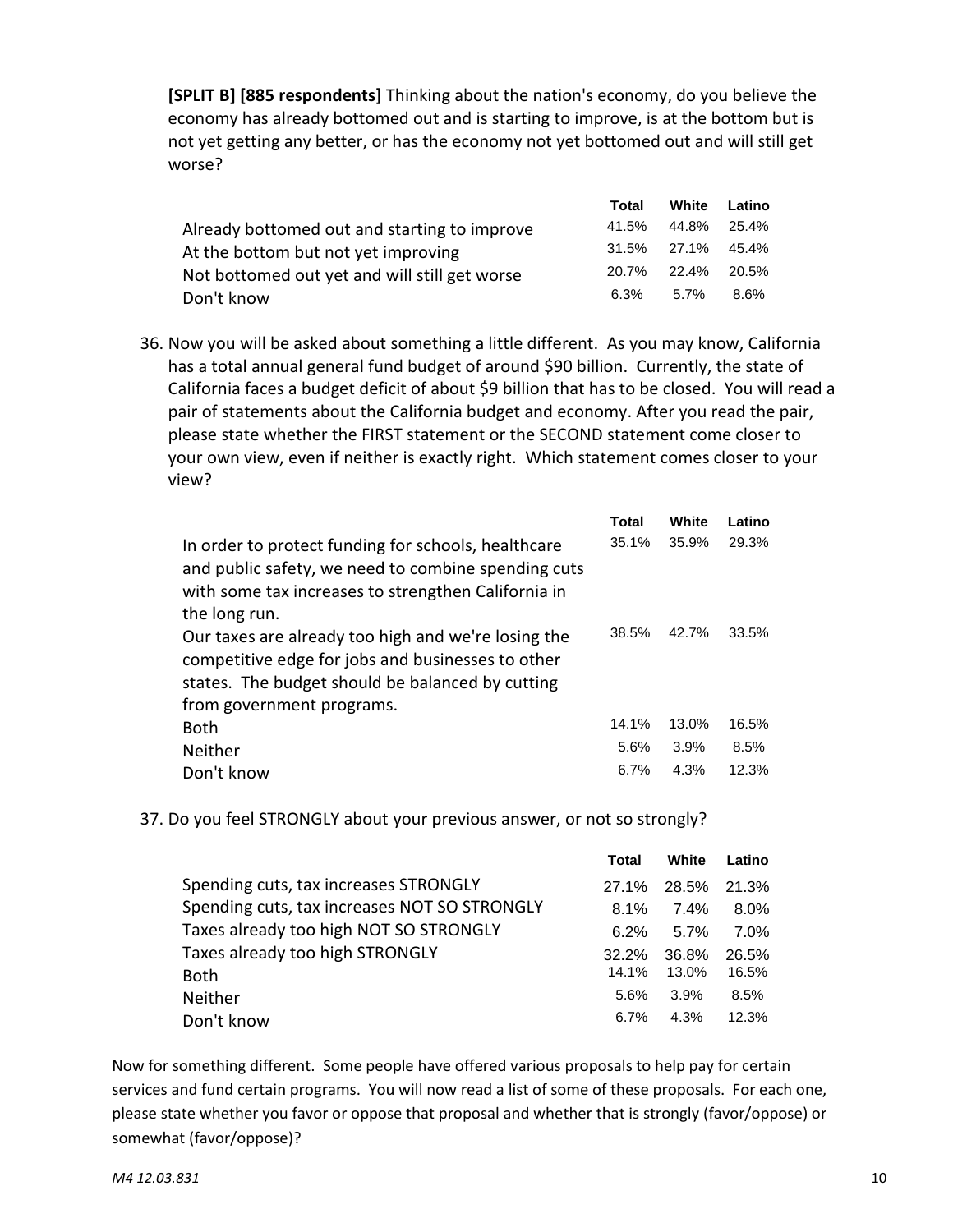38. One proposal increases the state sales tax by one-quarter of a cent for four years and increases the state income tax rate for people earning more than \$250,000 a year for seven years, gradually increasing the rate for higher incomes, with a three percentage point increase on those earning more than \$500,000 a year. As much as \$7 billion a year would come from these new taxes. The money would go toward public schools and community colleges and to local governments for their new public safety responsibilities. Do you favor or oppose this proposal?

|        | <b>Strng</b><br>Fav | Smwt<br>Fav | Smwt<br>Opp       | Verv<br>Opp | DK.   | Total<br>Fav      | Total<br><b>Opp</b> | Fav-<br><b>Opp</b> |
|--------|---------------------|-------------|-------------------|-------------|-------|-------------------|---------------------|--------------------|
| Total  | 32.3%               | 30.8%       | 12.4% 17.5%       |             | 7.0%  |                   | 63.1% 29.9% 33.2%   |                    |
| White  | 31.5%               |             | 28.1% 13.0% 22.2% |             | 5.2%  | 59.6% 35.2% 24.4% |                     |                    |
| Latino | 34.4%               |             | 33.4% 13.7% 7.2%  |             | 11.2% |                   | 67.8% 20.9% 46.9%   |                    |

39. California's Attorney General has prepared an official Title and Summary for the proposal just described in the form of a statewide initiative. Please review the Title and Summary for this initiative.

### The title reads: **Temporary Taxes to Fund Education Guaranteed Local Public Safety Funding. Initiative Constitutional Amendment.**

- Increases personal income tax on annual earnings over \$250,000 for seven years.
- Increases sales and use tax by 1/4 cent for four years.
- Allocates temporary tax revenues 89 percent to K-12 schools and 11 percent to community colleges.
- Bars use of funds for administrative costs, but provides local school governing boards discretion to decide, in open meetings and subject to annual audit, how funds are to be spent.
- Guarantees funding for public safety services realigned from state to local governments.

# **Summary of estimate by Legislative Analyst and Director of Finance of fiscal impact on state and local government:**

 **Increased state revenues over the next seven fiscal years. Estimates of the revenue increases vary--**from \$6.8 billion to \$9 billion for 2012-13 and from \$5.4 billion to \$7.6 billion, on average, in the following five fiscal years, with lesser amounts in 2018-19**.**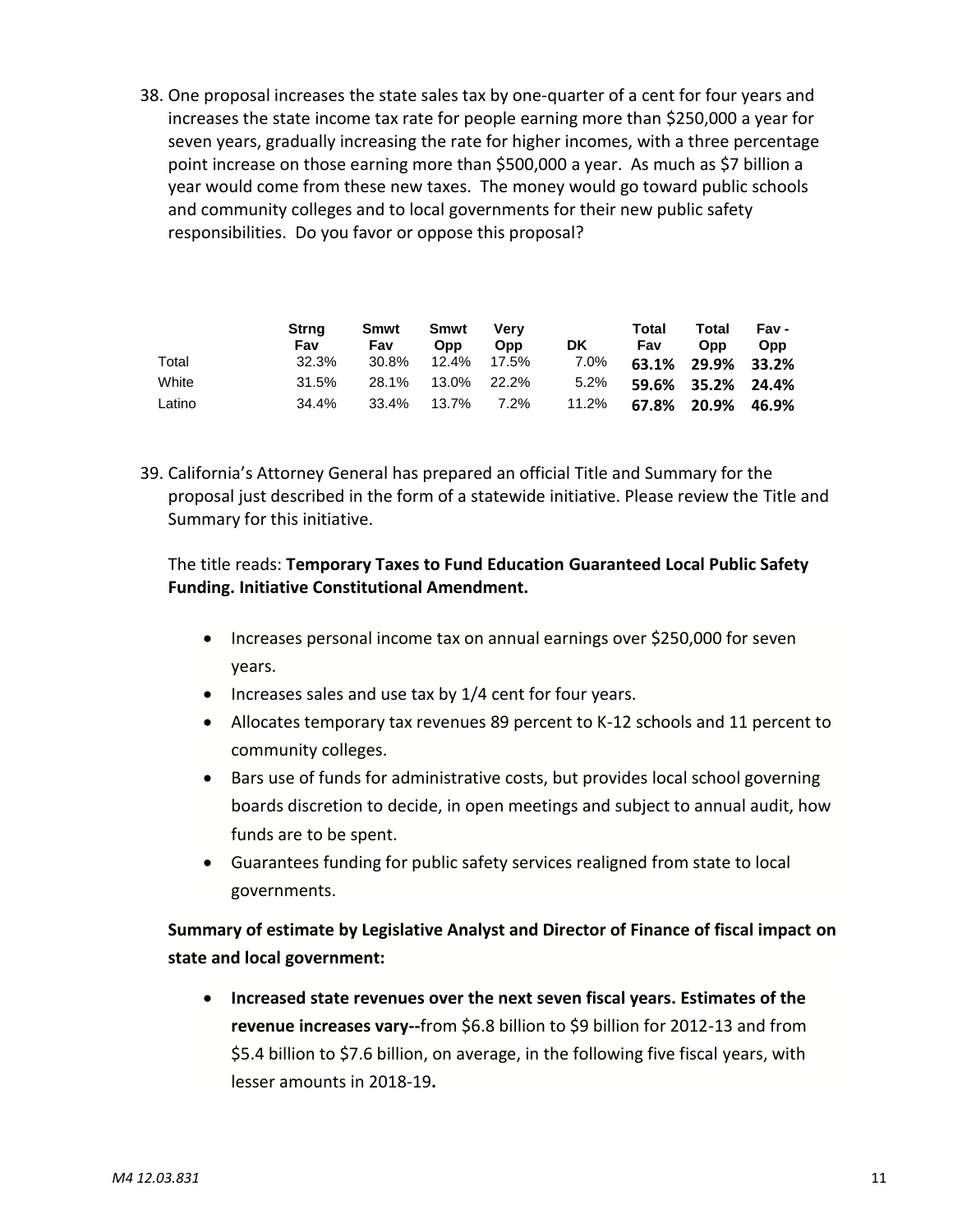**These revenues would be available to (1) pay for the state's school and community college funding requirements, as increased by this measure, and (2) address the state's budgetary problem by paying for other spending commitments. Limitation on the state's ability to make changes to the programs and revenues shifted to local governments in 2011, resulting in a more stable fiscal situation for local governments.**

Based on this, do you favor or oppose this proposal?

|        | Strna<br>Fav | Smwt<br>Fav | Smwt<br>Opp | Verv<br><b>Opp</b> | DK      | Total<br>Fav | Total<br><b>Opp</b> | Fav -<br>Opp |
|--------|--------------|-------------|-------------|--------------------|---------|--------------|---------------------|--------------|
| Total  | 25.6%        | 33.5%       | 12.9%       | 16.8%              | 11.3%   |              | 59.1% 29.7% 29.4%   |              |
| White  | 26.8%        | 29.7%       | 14.0%       | 20.7%              | $8.8\%$ |              | 56.5% 34.7% 21.8%   |              |
| Latino | 24.5%        | 38.0%       | 10.8%       | 8.5%               | 18.3%   |              | 62.5% 19.3% 43.2%   |              |

40. When thinking about the proposal you just read, which of the following two statements do you agree with most?

|                                                                                                                                                                                                                                                                                                                                                                                         | Total | White | Latino |
|-----------------------------------------------------------------------------------------------------------------------------------------------------------------------------------------------------------------------------------------------------------------------------------------------------------------------------------------------------------------------------------------|-------|-------|--------|
| After years of cuts to essential services, this measure will help<br>balance the budget and allow California to invest in our future.<br>It asks the wealthiest Californians to pay their fair share so we                                                                                                                                                                              | 23.6% | 23.5% | 22.5%  |
| can prevent further cuts to education and public safety and<br>contains strict accountability measures so that we can be sure                                                                                                                                                                                                                                                           |       |       |        |
| the money goes where it says it will.                                                                                                                                                                                                                                                                                                                                                   |       |       |        |
| At a time when California's economy is struggling to recover we<br>need tax policies that encourage small business growth and<br>make our state a more attractive place to business. Our state<br>legislature simply wastes too much taxpayer money and we<br>need to reduce waste and inefficiencies in state government<br>before we enact the largest tax increase in state history. | 32.3% | 38.1% | 20.5%  |
| Agree with both                                                                                                                                                                                                                                                                                                                                                                         | 28.1% | 25.8% | 32.5%  |
| Disagree with both                                                                                                                                                                                                                                                                                                                                                                      | 4.3%  | 4.3%  | 4.5%   |
| Don't know                                                                                                                                                                                                                                                                                                                                                                              | 11.7% | 8.2%  | 20.0%  |

41. Another proposal would increase the state income tax rate for 12 years, starting with people earning more than \$7,000 a year, gradually increasing the rate for higher incomes. Up to \$11 billion that would come from these new taxes would go toward public schools and early childhood education programs and help pay down the state debt. Do you favor or oppose this proposal?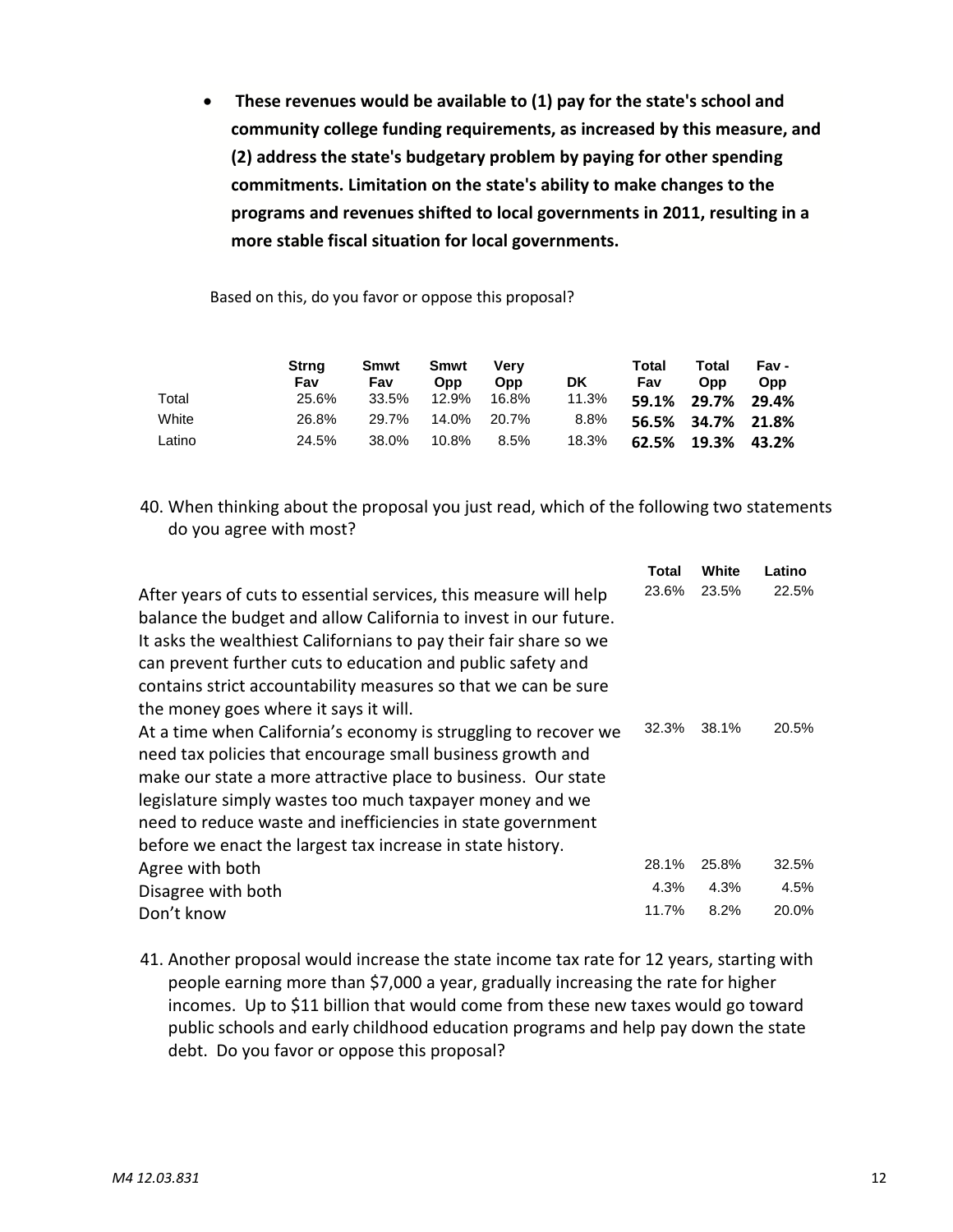|        | Strna<br>Fav | Smwt<br>Fav | Smwt<br><b>Opp</b> | <b>Verv</b><br><b>Opp</b> | DK.  | Total<br>Fav | Total<br>Opp | Fav -<br>Opp |
|--------|--------------|-------------|--------------------|---------------------------|------|--------------|--------------|--------------|
| Total  | $5.6\%$      |             | 18.6% 23.3% 43.2%  |                           | 9.3% |              | 24.2% 66.5%  | -42.3%       |
| White  | 5.3%         |             | 17.5% 23.2% 46.4%  |                           | 7.6% |              | 22.8% 69.6%  | -46.8%       |
| Latino | 7.5%         |             |                    | 21.2% 21.9% 35.7% 13.7%   |      |              | 28.7% 57.6%  | -28.9%       |

42. Another proposal increases the state income tax rate for people earning more than \$1 million a year by three percent and for those earning more than \$2 million a year by five percent. Up to about \$9 billion a year that would come from these new taxes in the first year, and up to \$6 billion after that, would go toward public schools and universities, for local governments to pay for social services for children and seniors and some public safety services. Do you favor or oppose this proposal?

|        | Strna<br>Fav | Smwt<br>Fav | Smwt<br><b>Opp</b> | Verv<br><b>Opp</b> | DK.   | Total<br>Fav | Total<br><b>Opp</b> | Fav -<br><b>Opp</b> |
|--------|--------------|-------------|--------------------|--------------------|-------|--------------|---------------------|---------------------|
| Total  | 35.8%        |             | 30.4% 10.5% 14.7%  |                    | 8.6%  |              | 66.2% 25.2% 41.0%   |                     |
| White  | 34.2%        |             | 29.1% 10.8%        | 18.9%              | 7.0%  |              | 63.3% 29.7% 33.6%   |                     |
| Latino | 39.3%        |             | 30.5% 11.3%        | 5.8%               | 13.3% |              | 69.8% 17.1% 52.7%   |                     |

43. Another proposal increases the state sales tax by half a cent for four years and increases the state income tax rate for people earning more than \$250,000 a year for five years. As much as \$7 billion a year would come from these new taxes. The money would go toward public schools and community colleges and to local governments for their new public safety responsibilities. Do you favor or oppose this proposal?

|        | Strna<br>Fav | Smwt<br>Fav | Smwt<br>Opp       | Verv<br><b>Opp</b> | <b>DK</b> | Total<br>Fav      | Total<br><b>Opp</b> | Fav -<br><b>Opp</b> |
|--------|--------------|-------------|-------------------|--------------------|-----------|-------------------|---------------------|---------------------|
| Total  | 23.9%        |             | 33.2% 14.7%       | 19.6%              | 8.5%      | 57.1% 34.3% 22.8% |                     |                     |
| White  | <b>22.0%</b> |             | 30.4% 15.7% 25.1% |                    | $6.9\%$   |                   | 52.4% 40.8% 11.6%   |                     |
| Latino | 34.4%        | 44.8%       | 8.3%              | 5.2%               | 7.3%      |                   | 79.2% 13.5% 65.7%   |                     |

44. Another proposal increases taxes on cigarettes by one dollar per pack and increase taxes on other tobacco products. The \$850 million a year from these new taxes would pay for more cancer research and help law enforcement fight illegal cigarette sales. Do you favor or oppose this proposal?

|        | Strna<br>Fav | Smwt<br>Fav | Smwt<br>Opp  | Verv<br><b>Opp</b> | <b>DK</b> | Total<br>Fav | Total<br>Opp      | Fav -<br><b>Opp</b> |
|--------|--------------|-------------|--------------|--------------------|-----------|--------------|-------------------|---------------------|
| Total  | 47.1%        | 23.1%       | 9.9%         | 13.2%              | 6.7%      |              | 70.2% 23.1% 47.1% |                     |
| White  | 45.1%        | 23.0%       | 10.8%  16.0% |                    | $5.2\%$   |              | 68.1% 26.8% 41.3% |                     |
| Latino | 49.5%        | 22.9%       | 9.2% 7.2%    |                    | 11.2%     |              | 72.4% 16.4% 56.0% |                     |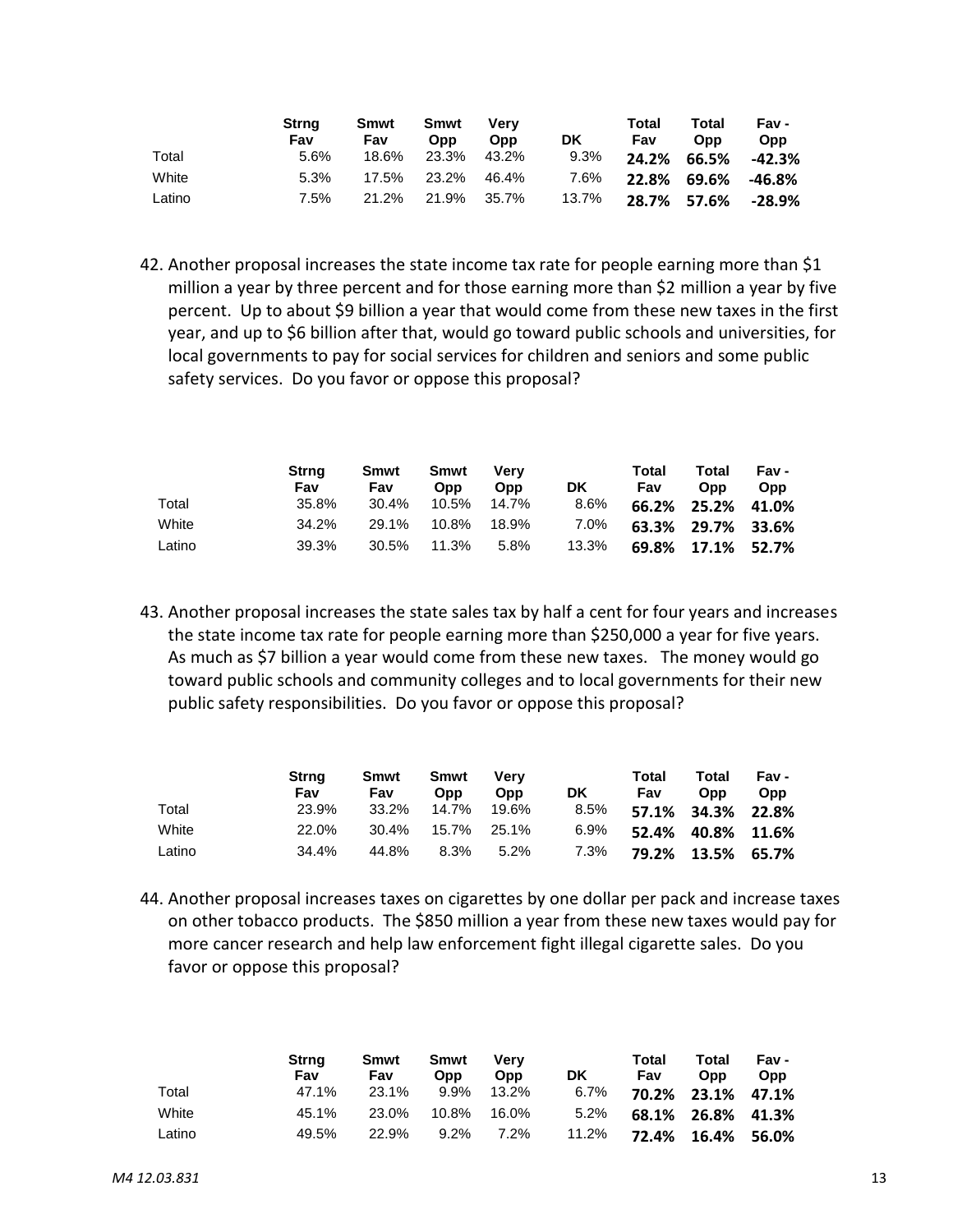With respect to the various tax proposals currently under consideration, would the support or opposition of the following people or groups have any influence on your vote?

45. Governor Jerry Brown

|              | Total    | White    | Latino |
|--------------|----------|----------|--------|
| Not at all   | 43.5%    | 48.8%    | 26.2%  |
| Somewhat     | 31.3%    | 29.2%    | 40.9%  |
| A great deal | 11.0%    | 11.7%    | 11.5%  |
| Don't know   | $14.2\%$ | $10.3\%$ | 21.4%  |

### 46. California Chamber of Commerce

|              | Total | White | Latino  |
|--------------|-------|-------|---------|
| Not at all   | 50.1% | 58.4% | 23.7%   |
| Somewhat     | 25.9% | 22.8% | 39.4%   |
| A great deal | 5.4%  | 4.9%  | $8.2\%$ |
| Don't know   | 18.6% | 13.9% | 28.7%   |
|              |       |       |         |

47. Local business leaders

|              | Total    | White    | Latino |
|--------------|----------|----------|--------|
| Not at all   | 39.1%    | 43.5%    | 21.7%  |
| Somewhat     | 39.0%    | 39.4%    | 42.4%  |
| A great deal | 7.8%     | 6.2%     | 15.7%  |
| Don't know   | $14.1\%$ | $10.9\%$ | 20.2%  |
|              |          |          |        |

#### 48. Small business owners

|              | Total | White    | Latino   |
|--------------|-------|----------|----------|
| Not at all   | 31.0% | 34.2%    | 18.7%    |
| Somewhat     | 43.3% | 44.0%    | 44.4%    |
| A great deal | 13.1% | $12.7\%$ | $18.2\%$ |
| Don't know   | 12.7% | 9.1%     | 18.7%    |

### 49. Howard Jarvis Taxpayers Association

| 25.8% |
|-------|
| 24.5% |
| 9.3%  |
| 40.5% |
|       |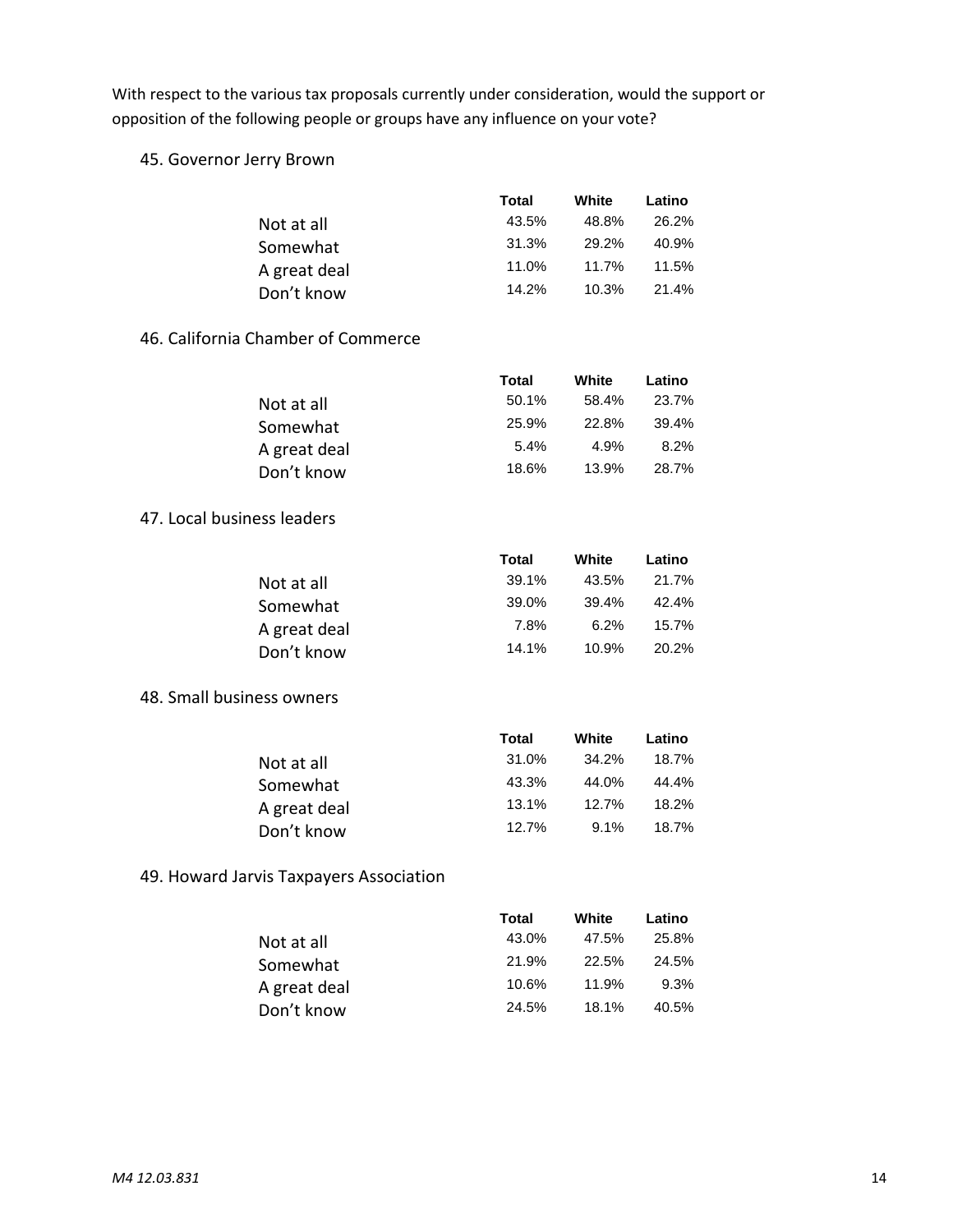### 50. California Teachers Association

|                      |              | <b>Total</b> | White | Latino |  |
|----------------------|--------------|--------------|-------|--------|--|
|                      | Not at all   | 43.9%        | 51.8% | 23.7%  |  |
|                      | Somewhat     | 31.6%        | 27.7% | 40.1%  |  |
|                      | A great deal | 12.9%        | 11.7% | 18.7%  |  |
|                      | Don't know   | 11.6%        | 8.8%  | 17.5%  |  |
| 51. Teachers         |              |              |       |        |  |
|                      |              | <b>Total</b> | White | Latino |  |
|                      | Not at all   | 41.8%        | 49.1% | 24.3%  |  |
|                      | Somewhat     | 33.1%        | 30.9% | 36.3%  |  |
|                      | A great deal | 15.1%        | 12.6% | 24.3%  |  |
|                      | Don't know   | 10.0%        | 7.4%  | 15.3%  |  |
| 52. Public employees |              |              |       |        |  |
|                      |              | <b>Total</b> | White | Latino |  |
|                      | Not at all   | 51.0%        | 59.6% | 30.9%  |  |
|                      | Somewhat     | 27.5%        | 23.8% | 35.7%  |  |
|                      | A great deal | 10.2%        | 7.8%  | 17.2%  |  |
|                      | Don't know   | 11.3%        | 8.8%  | 16.2%  |  |
| 53. Unions           |              |              |       |        |  |
|                      |              | <b>Total</b> | White | Latino |  |
|                      | Not at all   | 55.5%        | 64.1% | 33.5%  |  |
|                      | Somewhat     | 23.2%        | 18.6% | 34.0%  |  |
|                      | A great deal | 10.4%        | 9.5%  | 14.5%  |  |
|                      | Don't know   | 10.9%        | 7.8%  | 18.0%  |  |

54. Let's talk about pensions for public employees for a moment. Which statement comes closer to your own view?

### **[SPLIT A] [989 respondents]**

People say that public employees like teachers, police, and firefighters didn't create the problem with the pension system, politicians did. These workers did their jobs and made their contributions to their pensions, and this is the only retirement some of them get because they are not eligible for Social Security. Let's find the funding to give our public employees the pensions they deserve and not cut from those who can least afford it.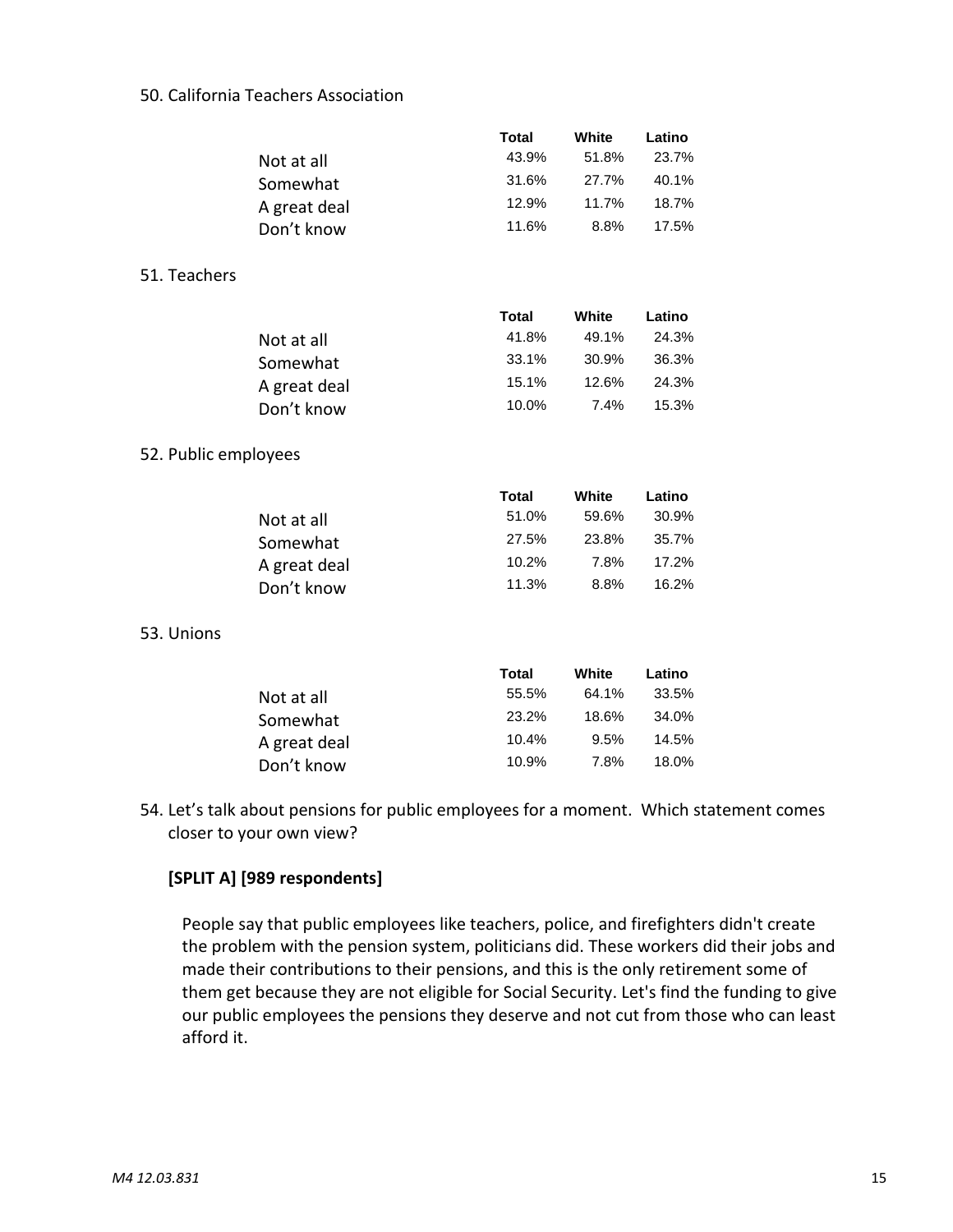People say that public employees' pensions are bankrupting California and costing taxpayers millions of dollars, and we need to fundamentally change the system now so it is fair to taxpayers. We already face an \$85 billion deficit in the pension fund over the long term and it is putting a huge burden on local and state governments when they can least afford it. We can't continue to ignore this issue when our debts keep piling up year after year.

| <b>Total</b> | White | Latino |
|--------------|-------|--------|
| 24.6%        | 23.4% | 27.3%  |
|              |       |        |
| $7.0\%$      | 6.4%  | 7.9%   |
| 5.8%         | 5.9%  | 6.5%   |
| 27.7%        | 32.3% | 18.1%  |
| 17.4%        | 18.8% | 14.8%  |
| 6.3%         | 4.7%  | 10.2%  |
| 10.9%        | 8.2%  | 14.8%  |
|              |       |        |

### **[SPLIT B] [885 respondents]**

People say that public employees didn't create the problem with the pension system, politicians did. These workers did their jobs and made their contributions to their pensions, and this is the only retirement some of them get because they are not eligible for Social Security. Let's find the funding to give our public employees the pensions they deserve and not cut from those who can least afford it.

People say that public employees' pensions are bankrupting California and costing taxpayers millions of dollars, and we need to fundamentally change the system now so it is fair to taxpayers. We already face an \$85 billion deficit in the pension fund over the long term and it is putting a huge burden on local and state governments when they can least afford it. We can't continue to ignore this issue when our debts keep piling up year after year.

|                                                | <b>Total</b> | White | Latino |
|------------------------------------------------|--------------|-------|--------|
| Pub employ did not create prob STRONGLY        | 25.1%        | 23.7% | 24.6%  |
| Pub employ did not create prob NOT SO STRONGLY | 5.2%         | 5.0%  | 4.4%   |
| Pub employ pens bankrupt NOT SO STRONGLY       | 5.5%         | 5.5%  | 7.1%   |
| Pub employ pens bankrupt STRONGLY              | 27.9%        | 34.1% | 14.8%  |
| Both                                           | 21.2%        | 19.3% | 28.4%  |
| Neither                                        | 4.4%         | 4.0%  | 4.9%   |
| Don't know                                     | 10.7%        | 8.2%  | 15.8%  |

55. As you may know, state legislators in Sacramento are currently limited to serving six years in the State Assembly and eight years in the State Senate, for a total of 14 years. Some people are proposing changing this law to reduce the length of time state legislators can serve from 14 years to 12 years, but would allow them to serve all 12 years in one House if they want to. From what you know, do you favor or oppose this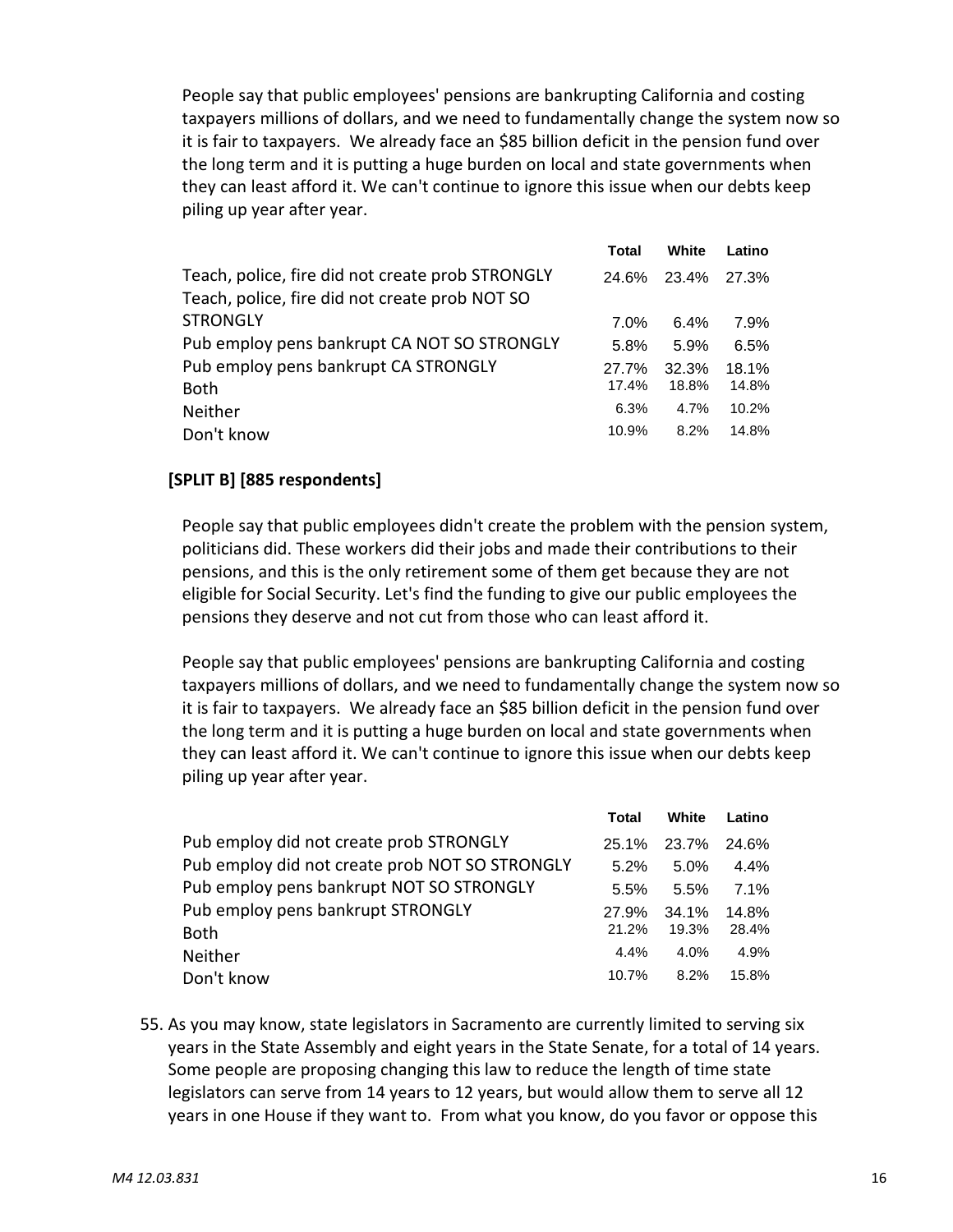proposal to change term limits for state legislators in California? Is that strongly or somewhat (favor/oppose)?

|        | <b>Strng</b><br>Fav | Smwt<br>Fav | Smwt<br>Opp | Verv<br>Opp | DK    | Total<br>Fav | Total<br><b>Opp</b> | Fav -<br><b>Opp</b> |
|--------|---------------------|-------------|-------------|-------------|-------|--------------|---------------------|---------------------|
| Total  | 14.1%               | 33.7%       | 14.4%       | $8.6\%$     | 29.1% |              | 47.8% 23.0% 24.8%   |                     |
| White  | 13.6%               | 35.0%       | 14.5%       | $8.8\%$     | 28.1% |              | 48.6% 23.3% 25.3%   |                     |
| Latino | $17.7\%$            | 31.4%       | 14.0%       | 7.0%        | 29.9% |              | 49.1% 21.0% 28.1%   |                     |

56. As you may know, some internet and smartphone companies collect personal information about you, such as what websites you have visited or your personal contact information. How concerned are you about this? Are you very concerned, somewhat concerned, not very concerned or not at all concerned about companies collecting this personal information about you?

|                      | Total | White | Latino |
|----------------------|-------|-------|--------|
| Very concerned       | 42.8% | 42.4% | 38.4%  |
| Somewhat concerned   | 35.6% | 37.2% | 33.9%  |
| Not very concerned   | 13.1% | 14.3% | 12.5%  |
| Not at all concerned | 3.7%  | 3.3%  | 5.0%   |
| Don't know           | 4.7%  | 2.8%  | 10.2%  |

57. Now you will read some specific concerns that some people have made about these companies. After you read the list, please choose which of these issues concerns you the most. **(IF ANSWER VERY CONCERNED, SOMEWHAT CONCERNED, OR NOT VERY CONCERNED FOR ITEM 56)**

|                                                   | <b>Total</b> | White | Latino |
|---------------------------------------------------|--------------|-------|--------|
| Your personal information could be collected      | 12.5%        | 12.7% | 12.6%  |
| without your permission or knowledge              |              |       |        |
| Your personal information could become public     | 13.3%        | 13.0% | 15.3%  |
| Internet companies could use your personal        | 3.2%         | 1.8%  | 8.8%   |
| information to make money                         |              |       |        |
| Internet companies could sell your personal       | 3.3%         | 3.1%  | 4.7%   |
| information to other businesses that want to sell |              |       |        |
| products to you                                   |              |       |        |
| All                                               | 64.5%        | 66.0% | 55.3%  |
| None                                              | 1.9%         | 2.1%  | 1.8%   |
| Don't know                                        | 1.2%         | 1.2%  | 1.5%   |

Now you will read a list of companies and organizations that may collect personal information about you. For each one, choose how much you trust that company to be responsible with your information and keep it secure on a scale of zero to ten, with zero meaning "you don't trust them at all to be responsible with your information and keep it secure" and ten meaning "you trust them completely." You can pick any number from zero to ten.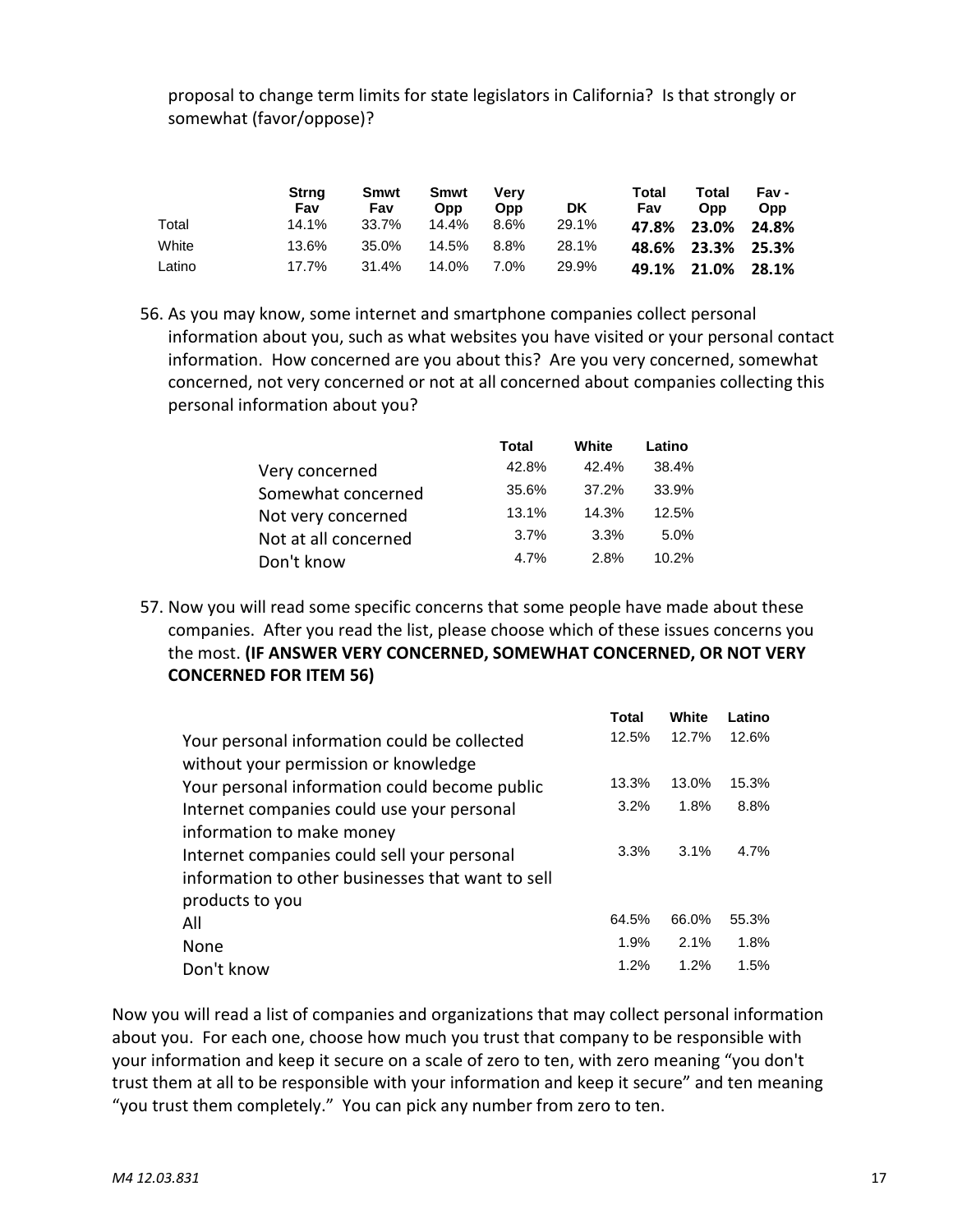|                        | <b>Total</b> | White | Latino |
|------------------------|--------------|-------|--------|
| 58. Apple, the company | 4.08         | 4.03  | 4.39   |
| 59. Twitter            | 2.16         | 2.02  | 2.62   |
| 60. Facebook           | 2.40         | 2.21  | 3.04   |
| 61. Google             | 3.45         | 3.25  | 4.14   |
| 62. LinkedIn           | 2.72         | 2.81  | 2.66   |
| 63. YouTube            | 2.63         | 2.44  | 3.26   |
|                        |              |       |        |

64. Now you will read a pair of statements about this issue. After you read the statements, please tell me whether the first statement or the second statement come closer to your own view, even if neither is exactly right.

|                                                         | Total | White | Latino |
|---------------------------------------------------------|-------|-------|--------|
| People say companies collecting your personal           | 57.2% | 59.9% | 49.5%  |
| information is an invasion of privacy because it can    |       |       |        |
| lead to your personal information being lost, stolen    |       |       |        |
| or sold without your permission.                        |       |       |        |
| People say companies collecting your personal           | 7.9%  | 7.6%  | 10.5%  |
| information improves your online experience by          |       |       |        |
| personalizing websites, making information of           |       |       |        |
| interest to you easier to find and providing deals that |       |       |        |
| may save you money.                                     |       |       |        |
| Both                                                    | 23.5% | 22.7% | 25.3%  |
| Neither                                                 | 5.6%  | 6.0%  | 4.0%   |
| Don't know                                              | 5.8%  | 3.8%  | 10.8%  |

65. Which statement comes closer to your own view? Do you feel strongly about that or not so strongly? [**ANSWER GENERATED IF ANSWER WITH EITHER STATEMENT TO Q64**]

|                                            | Total   | White   | Latino |
|--------------------------------------------|---------|---------|--------|
| <b>Invasion of privacy STRONGLY</b>        | 48.9%   | 52.1%   | 39.0%  |
| Invasion of privacy NOT SO STRONGLY        | 8.3%    | 7.9%    | 10.5%  |
| Improves online experience NOT SO STRONGLY | $3.8\%$ | 4.1%    | 4.3%   |
| Improves online experience STRONGLY        | 4.2%    | 3.7%    | 6.3%   |
| <b>Both</b>                                | 23.5%   | 22.7%   | 25.3%  |
| Neither                                    | 5.6%    | $6.0\%$ | 4.0%   |
| Don't know                                 | 5.8%    | 3.8%    | 10.8%  |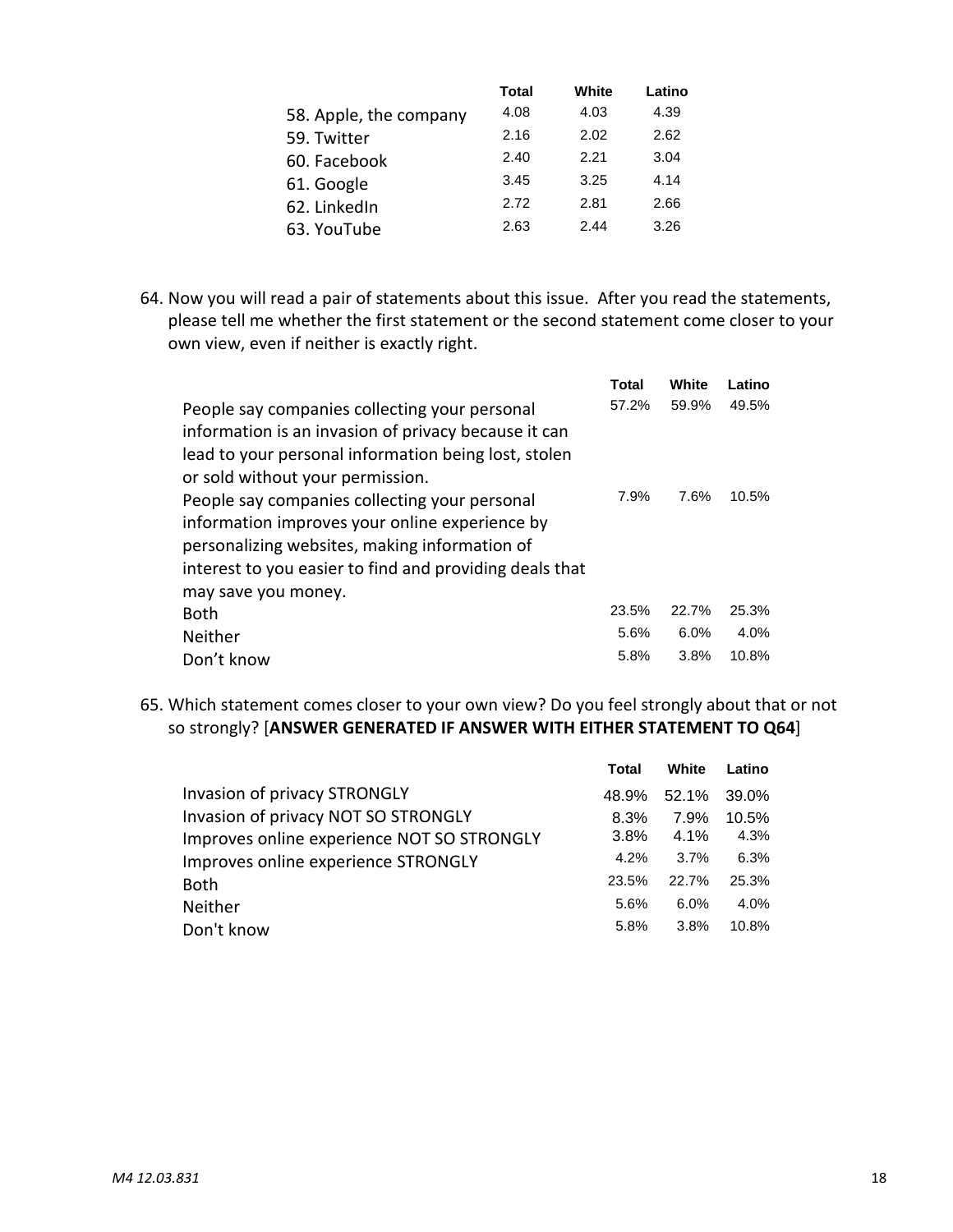66. Overall, do you think California's entertainment industry or technology industry is more important to California's economy? Do you feel that way strongly or not so strongly?

|        | Strna<br>entertain<br><b>indus</b> | Smwt<br>entertain<br>indus | Smwt<br>tech<br>indus | Strna<br>tech<br>indus | <b>Both</b><br>about<br>the<br>same | <b>Neither</b><br>import | DK    | Entertain<br>indus | Tech<br>indus | <b>Enterain-</b><br>Tech |
|--------|------------------------------------|----------------------------|-----------------------|------------------------|-------------------------------------|--------------------------|-------|--------------------|---------------|--------------------------|
| Total  | $6.7\%$                            | 5.3%                       | 16.3%                 | 22.7%                  | 39.1%                               | 2.5%                     | 7.4%  | 12.0%              | 39.0%         | -27.0%                   |
| White  | 5.6%                               | 4.3%                       | 17.3%                 | 24.9%                  | 40.7%                               | 1.9%                     | 5.3%  | $9.9\%$            | 42.2%         | $-32.3%$                 |
| Latino | 10.3%                              | 7.5%                       | 13.5%                 | 18.8%                  | 33.5%                               | 4.0%                     | 12.5% | 17.8%              | 32.3%         | $-14.5%$                 |

67. Now for something a little different. You are going to read a pair of statements about a proposal to stop many websites from taking movies, TV shows, or music available for sale on the Internet and making them freely available without compensating or getting permission from the artist/creator. After you read the statements, please state whether the first statement or the second statement comes closer to your own view, even if neither is exactly right.

|                                                       | <b>Total</b> | White | Latino |
|-------------------------------------------------------|--------------|-------|--------|
| People say that preventing websites from making       | 16.3%        | 14.3% | 21.3%  |
| movies and music available without permission from    |              |       |        |
| the artist/creator is censorship. It will slow        |              |       |        |
| innovation and opportunity on the internet            |              |       |        |
| People say that websites that illegally pirate movies | 43.8%        | 50.0% | 30.8%  |
| and music without permission are effectively stealing |              |       |        |
| property. This proposal would protect creative and    |              |       |        |
| intellectual property from online thieves             |              |       |        |
| Both                                                  | 15.6%        | 14.6% | 15.3%  |
| Neither                                               | 9.9%         | 9.4%  | 12.3%  |
| Don't know                                            | 14.5%        | 11.8% | 20.5%  |

68. Which statement comes closer to your own view? Do you feel strongly about that or not so strongly?

|                                   | <b>Total</b> | White   | Latino |
|-----------------------------------|--------------|---------|--------|
| <b>Censorship STRONGLY</b>        | 11.1%        | $9.4\%$ | 16.3%  |
| Censorship NOT SO STRONGLY        | $5.1\%$      | 4.8%    | 4.8%   |
| Stealing property NOT SO STRONGLY | 13.3%        | 15.5%   | 9.5%   |
| <b>Stealing property STRONGLY</b> | 30.5%        | 34.5%   | 21.3%  |
| Both                              | 15.6%        | 14.6%   | 15.3%  |
| Neither                           | 9.9%         | 9.4%    | 12.3%  |
| Don't know                        | 14.5%        | 11.8%   | 20.5%  |

Now you will read a list of several types of personal electronic devices. For each, please indicate whether you own or do not own that device.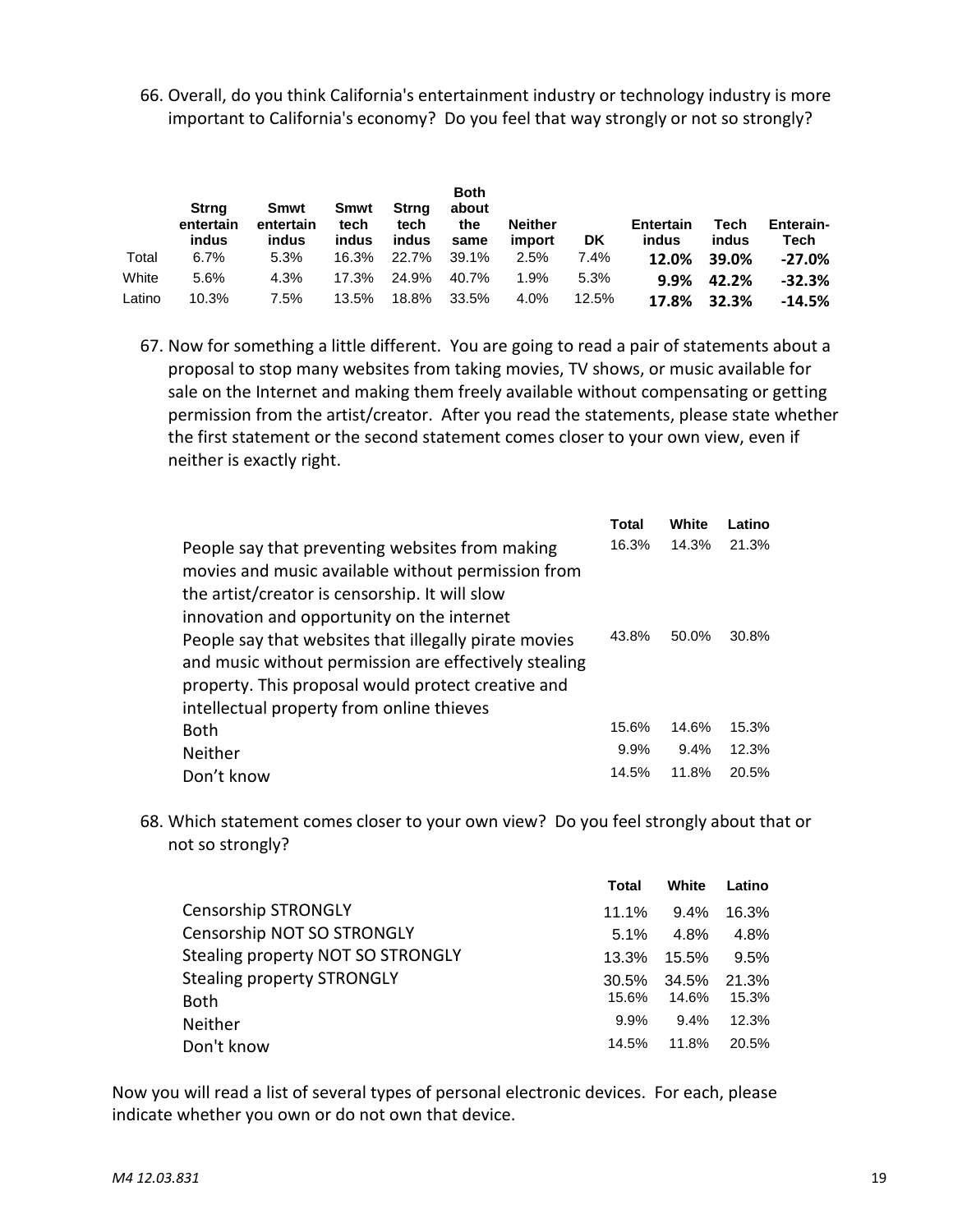### 69. A computer in your home for personal use

|            | Total   | White   | Latino |
|------------|---------|---------|--------|
| Own        | 95.6%   | 98.2%   | 88.3%  |
| Do not own | $2.5\%$ | $1.0\%$ | 7.0%   |
| Don't know | 1.9%    | .8%     | 4.7%   |

### 70. An iPad or other type of tablet

|            | Total    | White   | Latino  |
|------------|----------|---------|---------|
| Own        | $32.2\%$ | 32.7%   | 30.7%   |
| Do not own | 65.4%    | 66.0%   | 63.8%   |
| Don't know | 2.4%     | $1.3\%$ | $5.5\%$ |

71. A smart phone such as a BlackBerry, iPhone or Droid

| Total   | White   | Latino |
|---------|---------|--------|
| 57.0%   | 53.6%   | 65.5%  |
| 41.0%   | 45.1%   | 30.8%  |
| $2.0\%$ | $1.3\%$ | 3.8%   |
|         |         |        |

72. An e-reader specifically for books, such as a Kindle or Nook

|            | Total   | White   | Latino |
|------------|---------|---------|--------|
| Own        | 27.9%   | 31.8%   | 19.0%  |
| Do not own | 70.0%   | 67.5%   | 75.8%  |
| Don't know | $2.0\%$ | $0.7\%$ | 5.3%   |

73. Would you say you are satisfied or unsatisfied with your e-reader? **(IF OWN FOR Q72)**

|        | Verv<br>satis | Smwt<br>satis | Smwt<br>unsatis | Verv<br>unsatis | DK      | <b>Satis</b> | <b>Unsats</b> | <b>Satis -</b><br><b>Unsatis</b> |
|--------|---------------|---------------|-----------------|-----------------|---------|--------------|---------------|----------------------------------|
| Total  | 58.0%         | 33.9%         | 5.9%            | .9%             | $1.3\%$ | 91.9%        | 6.8%          | 85.1%                            |
| White  | 58.7%         | 34.3%         | 4.9%            | .8%             | 1.3%    | 93.0%        | 5.7%          | 87.3%                            |
| Latino | 55.6%         | 29.6%         | 11.1%           | 3.7%            | $0.0\%$ | 85.2%        | 14.8%         | 70.4%                            |

74. Which of the following best describes how you read books? **(IF OWN FOR Q72)** 

|                             | Total | White | Latino  |
|-----------------------------|-------|-------|---------|
| Always on an e-reader       | 7.8%  | 8.6%  | 7.4%    |
| Mostly on an e-reader but   | 40.5% | 42.2% | 33.3%   |
| sometimes in print version  |       |       |         |
| Mostly in print version but | 43.4% | 41.9% | 59.3%   |
| sometimes on an e-reader    |       |       |         |
| Always in print version     | 4.8%  | 4.4%  | $0.0\%$ |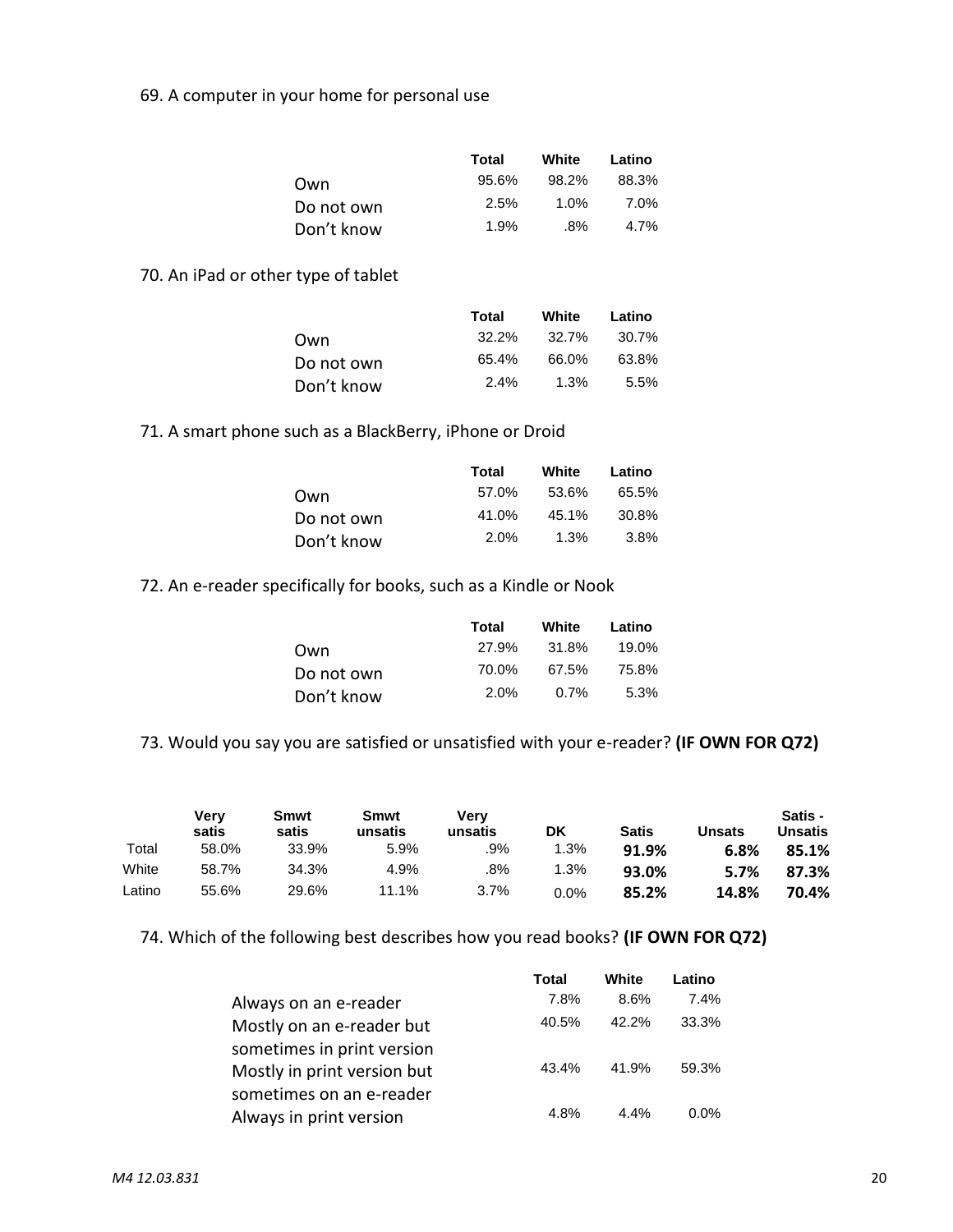| Other      | 2.6% | $1.8\%$ | $0.0\%$ |
|------------|------|---------|---------|
| Don't know | .9%  | $1.0\%$ | $0.0\%$ |

Now you will read a list of online social networks. For each one, please state whether you use this every day or several times a day, several times a week, once a week, once or twice a month, almost never or never.

### 75. Twitter

|                                | Total | White   | Latino |
|--------------------------------|-------|---------|--------|
| Once a day/several times a day | 6.2%  | 5.8%    | 8.2%   |
| Several times a week           | 3.6%  | $3.1\%$ | 5.0%   |
| Once a week                    | 2.7%  | 2.0%    | 5.5%   |
| Once or twice a month          | 4.2%  | $3.1\%$ | 6.7%   |
| Almost never                   | 9.6%  | $9.0\%$ | 9.7%   |
| Never                          | 72.0% | 76.3%   | 61.3%  |
| Don't know                     | 1.6%  | $.7\%$  | 3.5%   |

### 76. Facebook

|                                | <b>Total</b> | White   | Latino |
|--------------------------------|--------------|---------|--------|
| Once a day/several times a day | 35.3%        | 33.7%   | 42.4%  |
| Several times a week           | 14.1%        | 13.5%   | 13.0%  |
| Once a week                    | 7.9%         | $8.0\%$ | 7.7%   |
| Once or twice a month          | 8.4%         | 8.8%    | 6.5%   |
| Almost never                   | 8.3%         | $9.0\%$ | 7.7%   |
| Never                          | 24.5%        | 26.4%   | 19.7%  |
| Don't know                     | 1.5%         | .6%     | 3.0%   |

### 77. LinkedIn

|                                | Total | White   | Latino |
|--------------------------------|-------|---------|--------|
| Once a day/several times a day | 1.5%  | 1.6%    | 1.5%   |
| Several times a week           | 4.5%  | 5.0%    | 3.2%   |
| Once a week                    | 6.6%  | 6.9%    | 7.5%   |
| Once or twice a month          | 11.9% | 13.2%   | 8.7%   |
| Almost never                   | 16.4% | 15.8%   | 17.2%  |
| Never                          | 56.9% | 56.5%   | 57.4%  |
| Don't know                     | 2.2%  | $1.0\%$ | 4.5%   |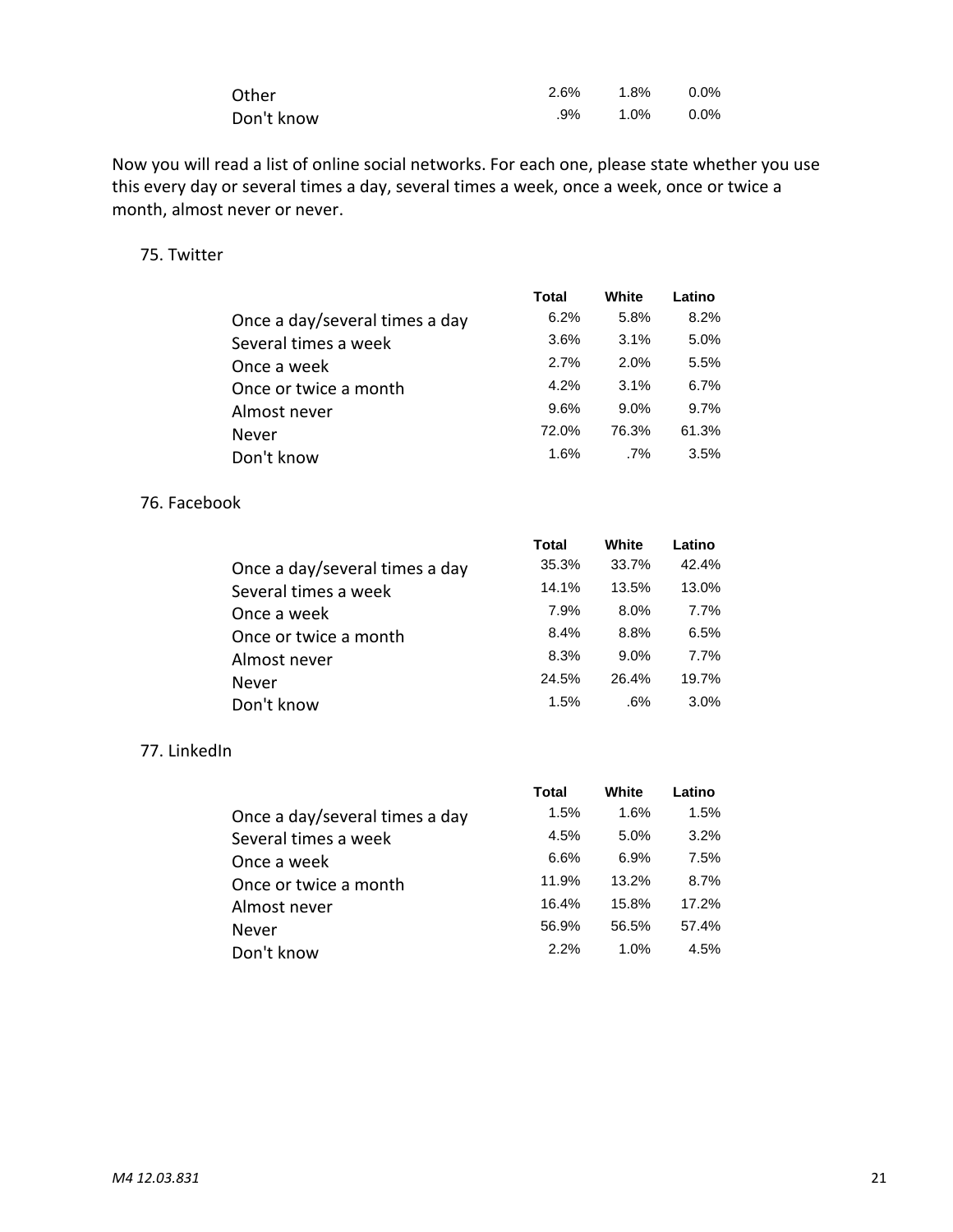### 78. Google Plus

|                                | Total | White | Latino |
|--------------------------------|-------|-------|--------|
| Once a day/several times a day | 6.6%  | 5.7%  | 9.7%   |
| Several times a week           | 6.9%  | 5.7%  | 9.5%   |
| Once a week                    | 5.9%  | 5.3%  | 8.2%   |
| Once or twice a month          | 6.2%  | 5.3%  | 8.2%   |
| Almost never                   | 14.9% | 14.7% | 14.7%  |
| Never                          | 55.4% | 60.0% | 44.6%  |
| Don't know                     | 4.0%  | 3.2%  | 5.0%   |

79. Now let me ask you something a little different. How much would you say you like to read -- a lot, some, a little, or not at all?

| Total | White | Latino |
|-------|-------|--------|
| 52.4% | 58.8% | 36.5%  |
| 32.0% | 28.4% | 42.0%  |
| 12.0% | 10.5% | 16.0%  |
| 3.6%  | 2.3%  | 5.5%   |
|       |       |        |

80. **[SPLIT A]** How many books have you read in your free time in the last month?

|             | <b>Total</b> | White | Latino |
|-------------|--------------|-------|--------|
| None        | 23.3%        | 22.1% | 23.3%  |
| 1           | 25.7%        | 21.6% | 38.1%  |
| 2           | 21.3%        | 22.1% | 18.1%  |
| 3           | 13.0%        | 15.2% | 8.8%   |
| 4           | 5.0%         | 5.3%  | 3.7%   |
| More than 4 | 11.7%        | 13.6% | 7.9%   |

**[SPLIT B]** How many hours a week do you dedicate to reading books because you want to?

|              | Total | White | Latino |
|--------------|-------|-------|--------|
| More than 10 | 12.2% | 14.6% | 5.4%   |
| 8 to 10      | 10.9% | 11.8% | 9.1%   |
| 6 to 7       | 14.6% | 16.0% | 11.8%  |
| 4 to 5       | 18.3% | 17.5% | 22.0%  |
| $1$ to $3$   | 19.8% | 17.3% | 24.2%  |
| Less than 1  | 17.7% | 16.6% | 21.0%  |
| None         | 6.6%  | 6.2%  | 6.5%   |

Now you will read a list of economic experiences some people have recently had. For each one, please let us know if you have directly experienced this in the last year, if your family has directly experienced this in the last year, or if someone you know well, like a friend, neighbor or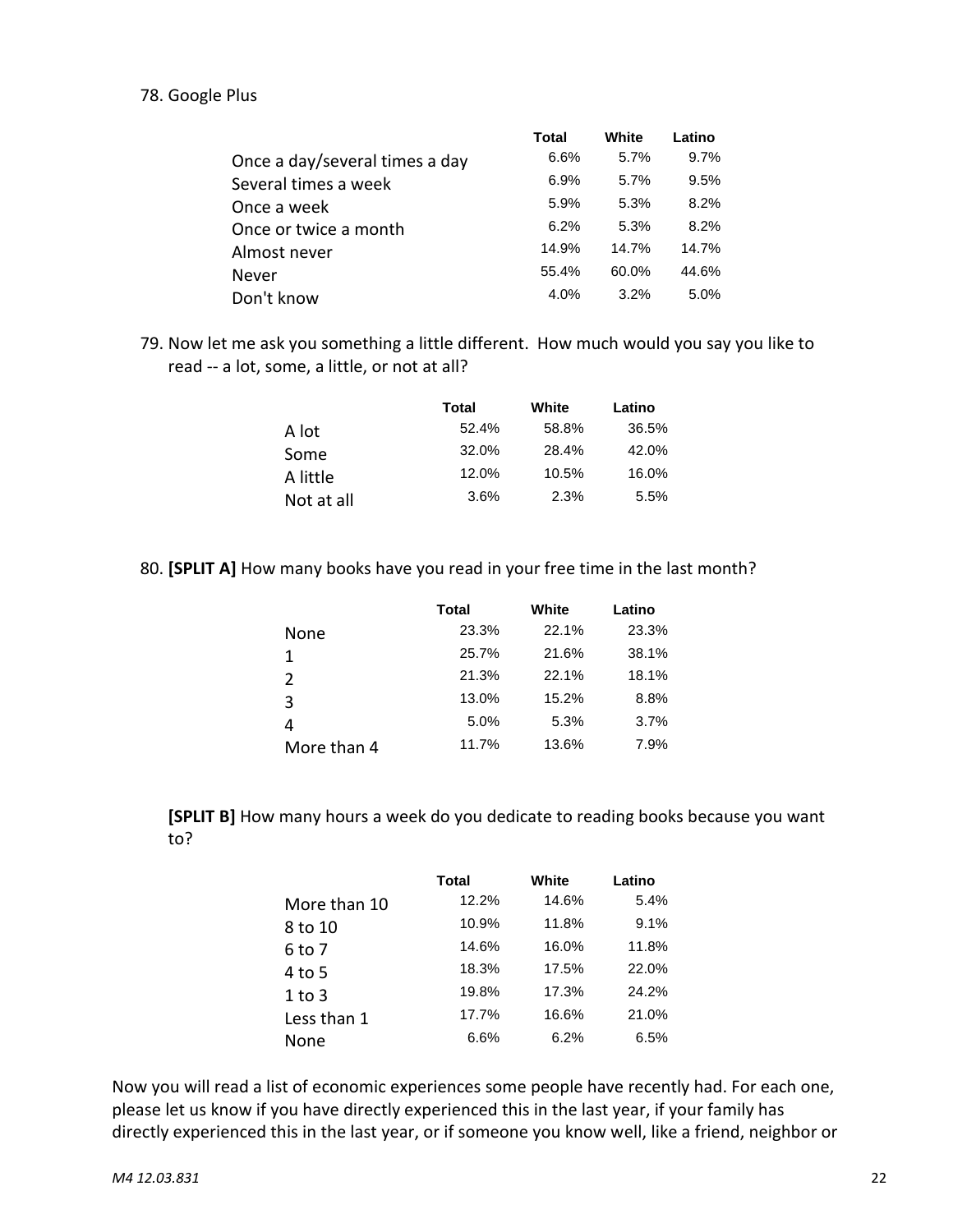co-worker, has experienced this or if no one you know well has experienced it. Using the scale below, if for each experience, both response options A and B apply, simply answer with A.

### 81. Loss of a job

|        | Impct vou | Impct fam | Impct<br>someone | No impct | DK   | Impct<br>vour fam | Total<br>impct |
|--------|-----------|-----------|------------------|----------|------|-------------------|----------------|
| Total  | 12.7%     | 17.5%     | 34.9%            | 30.9%    | 4.0% | 30.2%             | 65.1%          |
| White  | 11.3%     | 15.0%     | 36.8%            | 34.0%    | 2.8% | 26.3%             | 63.1%          |
| Latino | 18.5%     | 23.4%     | $30.2\%$         | 21.7%    | 6.2% | 41.9%             | 72.1%          |

#### 82. Reduced wages or hours at work

|        | Impct vou | Impct fam | Impct<br>someone | No impct | DK   | Impct<br>vour fam | Total<br>impct |
|--------|-----------|-----------|------------------|----------|------|-------------------|----------------|
| Total  | 21.2%     | 16.6%     | 25.7%            | 30.8%    | 5.6% | 37.8%             | 63.5%          |
| White  | 19.4%     | 14.1%     | 26.5%            | 35.5%    | 4.5% | 33.5%             | 60.0%          |
| Latino | 27.8%     | 23.8%     | 23.0%            | 18.8%    | 6.8% | 51.6%             | 74.6%          |

#### 83. Fallen behind on mortgage payments or home was foreclosed on

|        | Impct vou | Impct fam | Impct<br>someone | No impct | DK      | Impct<br>vour fam | Total<br>impct |
|--------|-----------|-----------|------------------|----------|---------|-------------------|----------------|
| Total  | 7.5%      | 10.6%     | 28.6%            | 46.4%    | $6.9\%$ | 18.1%             | 46.7%          |
| White  | 4.5%      | 8.8%      | 28.1%            | 52.8%    | 5.8%    | 13.3%             | 41.4%          |
| Latino | 15.2%     | 15.0%     | 30.9%            | 30.9%    | 8.0%    | 30.2%             | 61.1%          |

#### 84. Had to postpone making a major purchase

|        | Impct vou | Impct fam | Impct<br>someone | No impct | DK   | Impct<br>vour fam | Total<br>impct |
|--------|-----------|-----------|------------------|----------|------|-------------------|----------------|
| Total  | 29.1%     | 17.1%     | 20.5%            | 26.2%    | 7.1% | 46.2%             | 66.7%          |
| White  | 26.9%     | 15.9%     | 22.3%            | 29.0%    | 6.0% | 42.8%             | 65.1%          |
| Latino | 33.2%     | 22.2%     | 17.2%            | 18.7%    | 8.7% | 55.4%             | 72.6%          |

### 85. Rejoined the job market and began to look for work again

|        | Impct you | Impct fam | Impct<br>someone | No impct | DK      | Impct<br>vour fam | Total<br>impct |
|--------|-----------|-----------|------------------|----------|---------|-------------------|----------------|
| Total  | 12.5%     | 17.0%     | 27.4%            | 36.5%    | $6.7\%$ | 29.5%             | 56.9%          |
| White  | 11.6%     | 14.9%     | 26.8%            | 41.1%    | 5.7%    | 26.5%             | 53.3%          |
| Latino | 14.8%     | 22.5%     | 29.0%            | 25.0%    | 8.8%    | 37.3%             | 66.3%          |

86. Generally speaking, do you think of yourself as a Republican, a Democrat or something else?

|        | Strna<br>Dem | Not strna<br>Dem | Not strna<br>Rep | Strna<br>Rep | Indep | Other   | DK      | Dem   | Rep   | Dem -<br>Rep |
|--------|--------------|------------------|------------------|--------------|-------|---------|---------|-------|-------|--------------|
| Total  | 27.8%        | 14.8%            | 13.8%            | 16.1%        | 17.2% | 4.6%    | 5.6%    | 42.6% | 29.9% | 12.7%        |
| White  | 24.4%        | 13.3%            | 16.8%            | 20.6%        | 18.4% | $3.8\%$ | $2.7\%$ | 37.7% | 37.4% | 0.3%         |
| Latino | 30.2%        | 18.0%            | $9.2\%$          | 7.7%         | 15.7% | $6.0\%$ | 13.2%   | 48.2% | 16.9% | 31.3%        |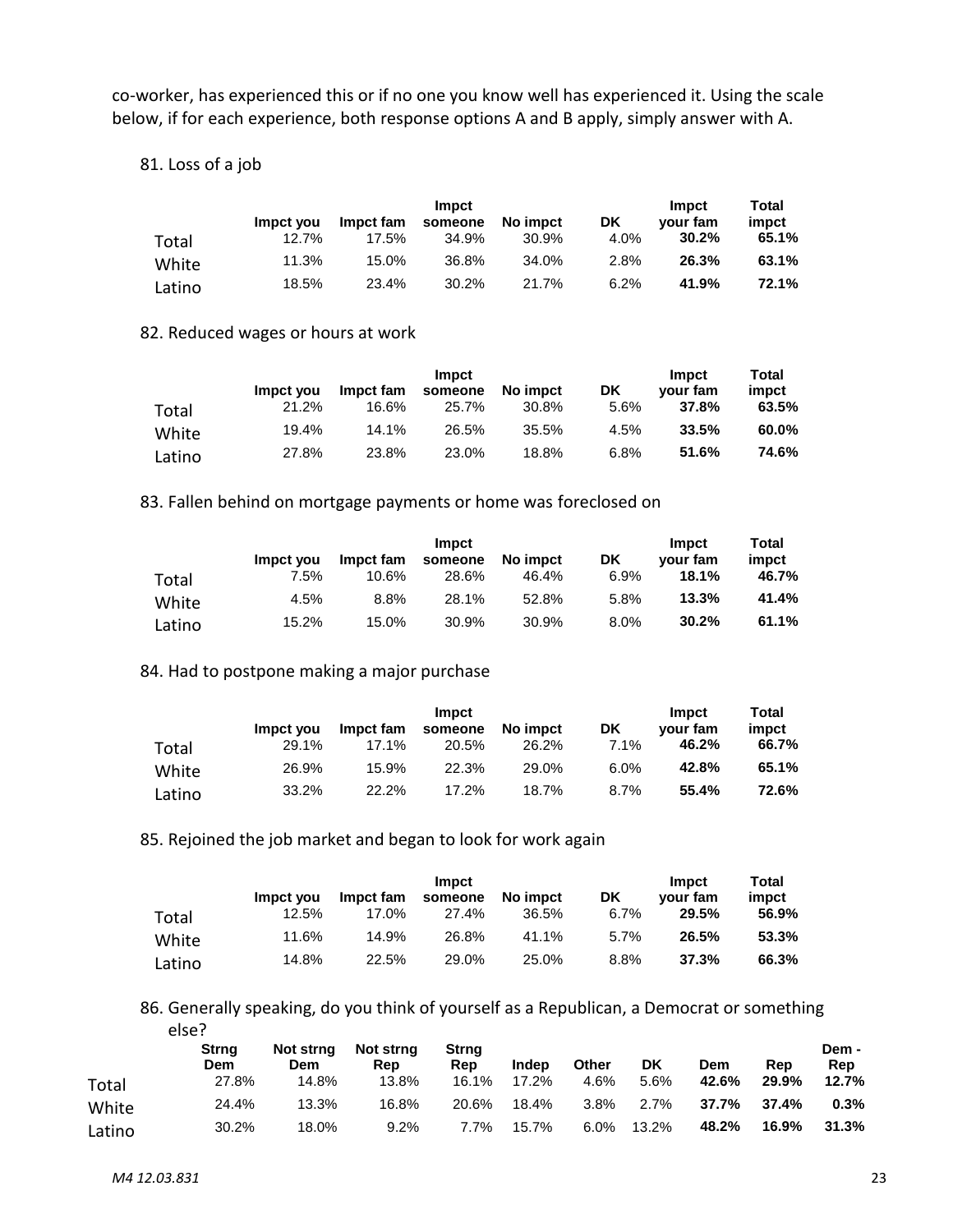87. Do you think of yourself as closer to the Republican or Democratic Party? ("**Independent" from Q86**)

|                            | Total | White | Latino   |
|----------------------------|-------|-------|----------|
| <b>Closer to Democrats</b> | 40.1% | 42.2% | 31.7%    |
| Closer to Republicans      | 27.4% | 29.3% | 23.8%    |
| Neither/independent        | 31.2% | 27.1% | $42.9\%$ |
| Don't know                 | 1.3%  | 1.3%  | 1.6%     |

88. Do you think of yourself as closer to the Republican or Democratic Party? ("**Other" from Q86**)

|                       | Total    | White   | Latino |
|-----------------------|----------|---------|--------|
| Closer to Democrats   | 27.4%    | 24.4%   | 33.3%  |
| Closer to Republicans | $10.7\%$ | 15.6%   | 4.2%   |
| Neither/independent   | $52.4\%$ | 57.8%   | 50.0%  |
| Don't know            | 9.5%     | $2.2\%$ | 12.5%  |

89. Do you think of yourself as closer to the Republican or Democratic Party? ("**Don't know" from Q86**)

|                       | Total | White   | Latino |
|-----------------------|-------|---------|--------|
| Closer to Democrats   | 12.9% | 15.2%   | 11.5%  |
| Closer to Republicans | 7.9%  | $9.1\%$ | 7.7%   |
| Neither/independent   | 15.8% | 15.2%   | 17.3%  |
| Don't know            | 63.4% | 60.6%   | 63.5%  |

90. Thinking in political terms, would you say that you are Conservative, Moderate or Liberal?

|              | Total | White | Latino   |
|--------------|-------|-------|----------|
| Liberal      | 25.3% | 24.0% | 27.4%    |
| Moderate     | 44.2% | 43.8% | 44.6%    |
| Conservative | 22.8% | 26.7% | $15.5\%$ |
| Don't know   | 7.8%  | 5.5%  | $12.5\%$ |

91. What is the last year of schooling that you have completed?

|                                                  | <b>Total</b> | White | Latino |
|--------------------------------------------------|--------------|-------|--------|
| 1st - 11th grade                                 | 1.1%         | 0.7%  | 2.5%   |
| High school graduate                             | 11.5%        | 9.7%  | 20.0%  |
| Non-college post H.S./Technical School           | 3.8%         | 2.4%  | 8.5%   |
| Some college/Two-year college/Associate's degree | 26.2%        | 23.6% | 29.3%  |
| Four-year college graduate/Bachelor's degree     | 30.4%        | 30.3% | 29.3%  |
| Post-graduate school                             | 26.9%        | 33.3% | 10.5%  |
| Doctor of Philosophy or Ph.D                     | 3.1%         | 3.9%  | 1.3%   |
| <b>Medical Doctor or MD</b>                      | 1.0%         | 1.1%  | 1.0%   |
|                                                  |              |       |        |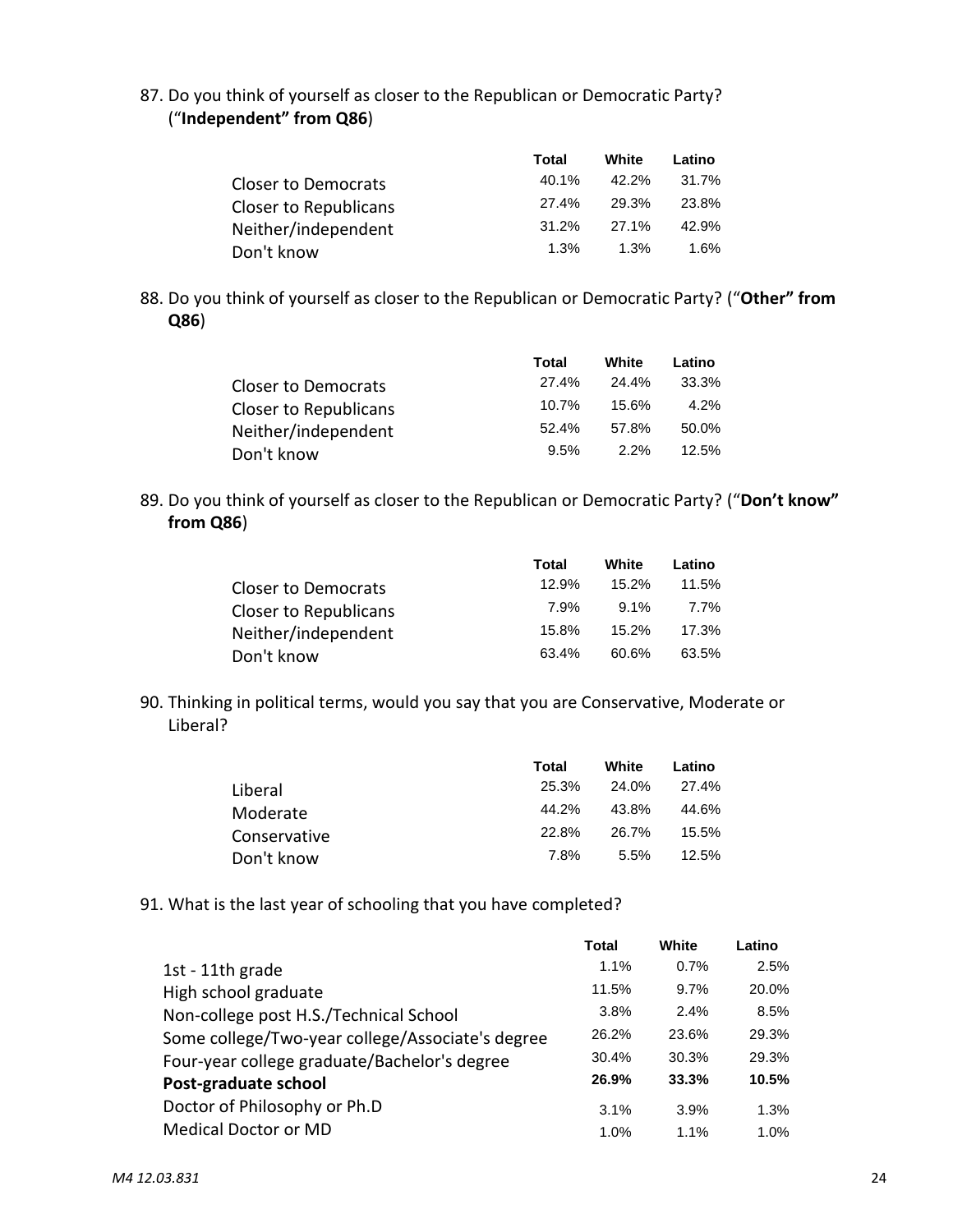| Master of Arts or MA                     | 8.6%    | $10.4\%$ | $3.3\%$ |
|------------------------------------------|---------|----------|---------|
| Master of Business Administration or MBA | 4.7%    | 5.6%     | 1.8%    |
| Juris Doctor or JD                       | $2.1\%$ | 1.8%     | $1.0\%$ |
| Doctor of Dental Surgery or DDS          | $0.0\%$ | $0.0\%$  | $0.0\%$ |
| Master of Public Health                  | 1.0%    | 1.0%     | 0.3%    |
| <b>Other Post Grad Degree</b>            | 9.5%    | 7.9%     | 3.5%    |

92. How would you describe your relationship status?

|                       | <b>Total</b> | White  | Latino |
|-----------------------|--------------|--------|--------|
| Married               | 54.2%        | 59.9%  | 49.4%  |
| Single                | 24.6%        | 18.8%  | 32.2%  |
| Separated/divorced    | 9.2%         | 8.6%   | 8.2%   |
| Widowed               | 2.8%         | 3.5%   | 1.7%   |
| Living with a partner | 8.6%         | 8.7%   | 7.7%   |
| Don't Know            | .5%          | $.4\%$ | .7%    |
| Sep/Div/Wid           | 12.0%        | 12.1%  | 9.9%   |

93. Do you have any children or grandchildren 18 or under living at home?

|     | Total | White | Latino |
|-----|-------|-------|--------|
| Yes | 22.2% | 16.3% | 41.1%  |
| No. | 77.8% | 83.7% | 58.9%  |

### 94. Are you a member of a labor union?

|            | Total   | White | Latino  |
|------------|---------|-------|---------|
| <b>Yes</b> | 14.4%   | 13.0% | 15.0%   |
| No.        | 84.4%   | 86.4% | 81.8%   |
| Don' know  | $1.2\%$ | .7%   | $3.2\%$ |

95. Is any member of your household a union member? (If "no" to Q94)

|           | Total    | White    | Latino   |
|-----------|----------|----------|----------|
| Yes.      | $10.5\%$ | $10.2\%$ | $10.4\%$ |
| No.       | 87.5%    | 88.9%    | 85.7%    |
| Don' know | $2.0\%$  | $1.0\%$  | $4.0\%$  |

96. Are you a member of a labor union? (If "yes" to Q94 or Q95)

|                                  | Total   | White | Latino |
|----------------------------------|---------|-------|--------|
| Yes: Private Sector              | 23.1%   | 20.9% | 27.9%  |
| Yes: Public Sector               | 64.8%   | 65.8% | 57.4%  |
| Household member: Private Sector | $2.7\%$ | 2.5%  | 3.9%   |
| Household member: Public Sector  | 1.5%    | 1.9%  | 1.9%   |
| No member belongs                | 1.9%    | 1.9%  | 1.9%   |
| Don't know                       | 6.1%    | 7 በ%  | 7.0%   |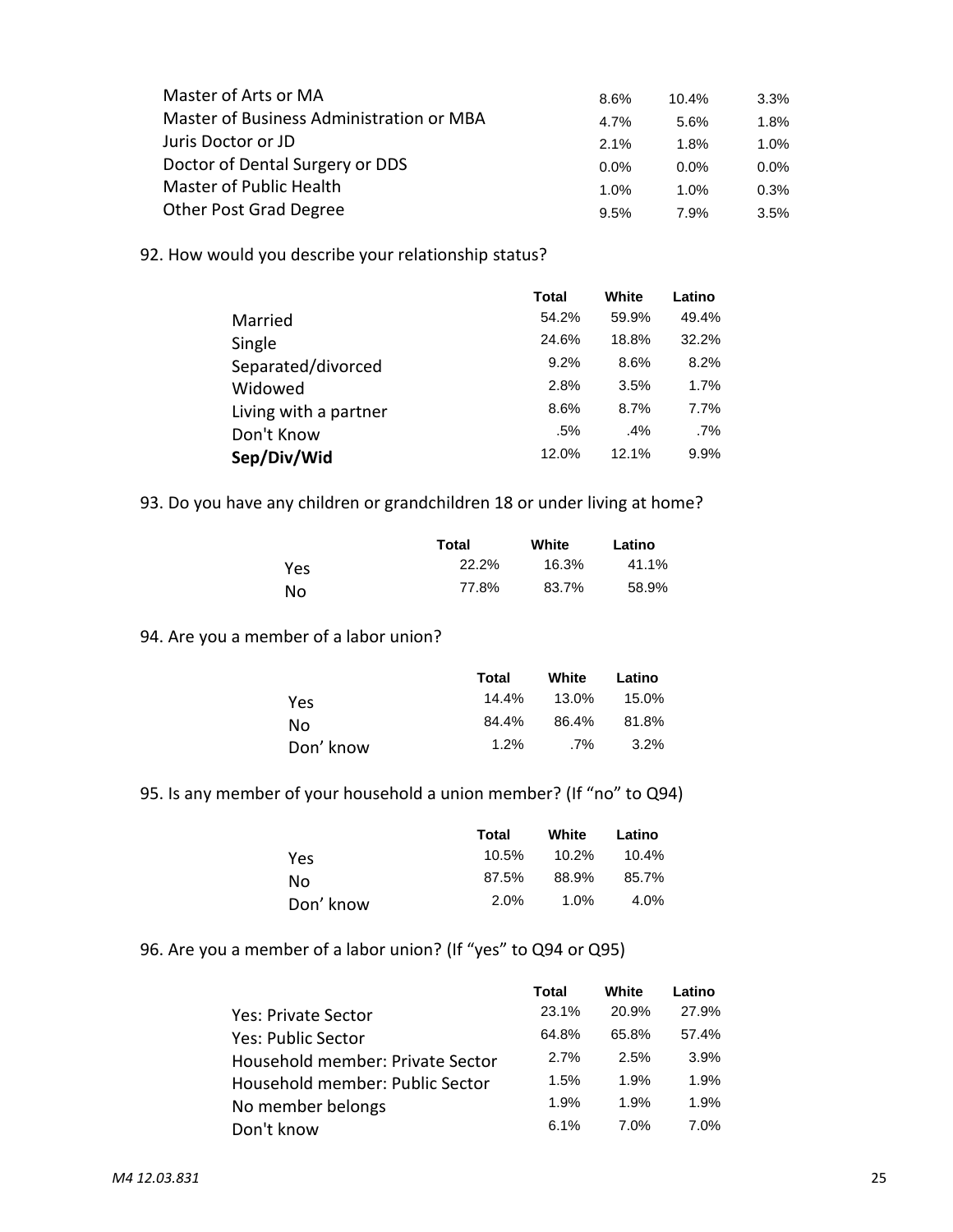97. Do you consider yourself to be a supporter of the Tea Party movement, or not?

|                         | Total | White | Latino  |
|-------------------------|-------|-------|---------|
| Strong supporter        | 6.6%  | 8.8%  | 1.8%    |
| Somewhat of a supporter | 15.3% | 18.9% | $9.0\%$ |
| Not a supporter         | 65.4% | 61.7% | 73.8%   |
| Don't Know              | 12.7% | 10.7% | 15.5%   |
| <b>Total Supporter</b>  | 21.9% | 27.7% | 10.8%   |

98. (IF VOTED IN 2008) In the 2008 election for president, did you vote for Democrat Barack Obama or Republican John McCain?

|                        | Total  | White  | Latino |
|------------------------|--------|--------|--------|
| Barack Obama           | 56.8%  | 50.4%  | 66.1%  |
| John McCain            | 31.1%  | 40.0%  | 14.2%  |
| Ralph Nader            | 1.0%   | $.8\%$ | 1.2%   |
| <b>Bob Barr</b>        | $.4\%$ | .5%    | $.2\%$ |
| <b>Other Candidate</b> | 4.0%   | 4.0%   | 4.5%   |
| Don't know             | 6.7%   | 4.3%   | 13.7%  |
| <b>Obama - McCain</b>  | 25.7%  | 10.4%  | 51.9%  |

99. Were you born in the U.S. or another country?

|                 | Total | White  | Latino |
|-----------------|-------|--------|--------|
| The U.S.        | 87.1% | 94.2%  | 68.5%  |
| Another country | 11.7% | 5.3%   | 29.0%  |
| Don't know      | 1.1%  | $.5\%$ | 2.5%   |

100. Were either of your parents born in another country, or were both parents born in the U.S.? **(IF ANSWER U.S. TO Q99) Total White Latino**

| Total  | White  | Latino  |
|--------|--------|---------|
| 5.9%   | 5.5%   | 10.6%   |
| 4.6%   | 3.3%   | 10.2%   |
| 14.8%  | 3.9%   | 56.2%   |
| 74.1%  | 86.8%  | 21.9%   |
| $.6\%$ | $.4\%$ | $1.1\%$ |
|        |        |         |

101. Was only your father born in another country, only your mother or were both parents born in another country? **(IF ANSWER ANOTHER COUNTRY TO 99)**

|                                | Total | White   | Latino  |
|--------------------------------|-------|---------|---------|
| Father born in another country | 5.1%  | 3.1%    | $6.0\%$ |
| Mother born in another country | 5.6%  | 7.7%    | 4.3%    |
| Both born in another country   | 84.6% | 80.0%   | 87.1%   |
| Both parents born in the U.S.  | 3.3%  | 9.2%    | .9%     |
| Don't know                     | 1.4%  | $0.0\%$ | 1.7%    |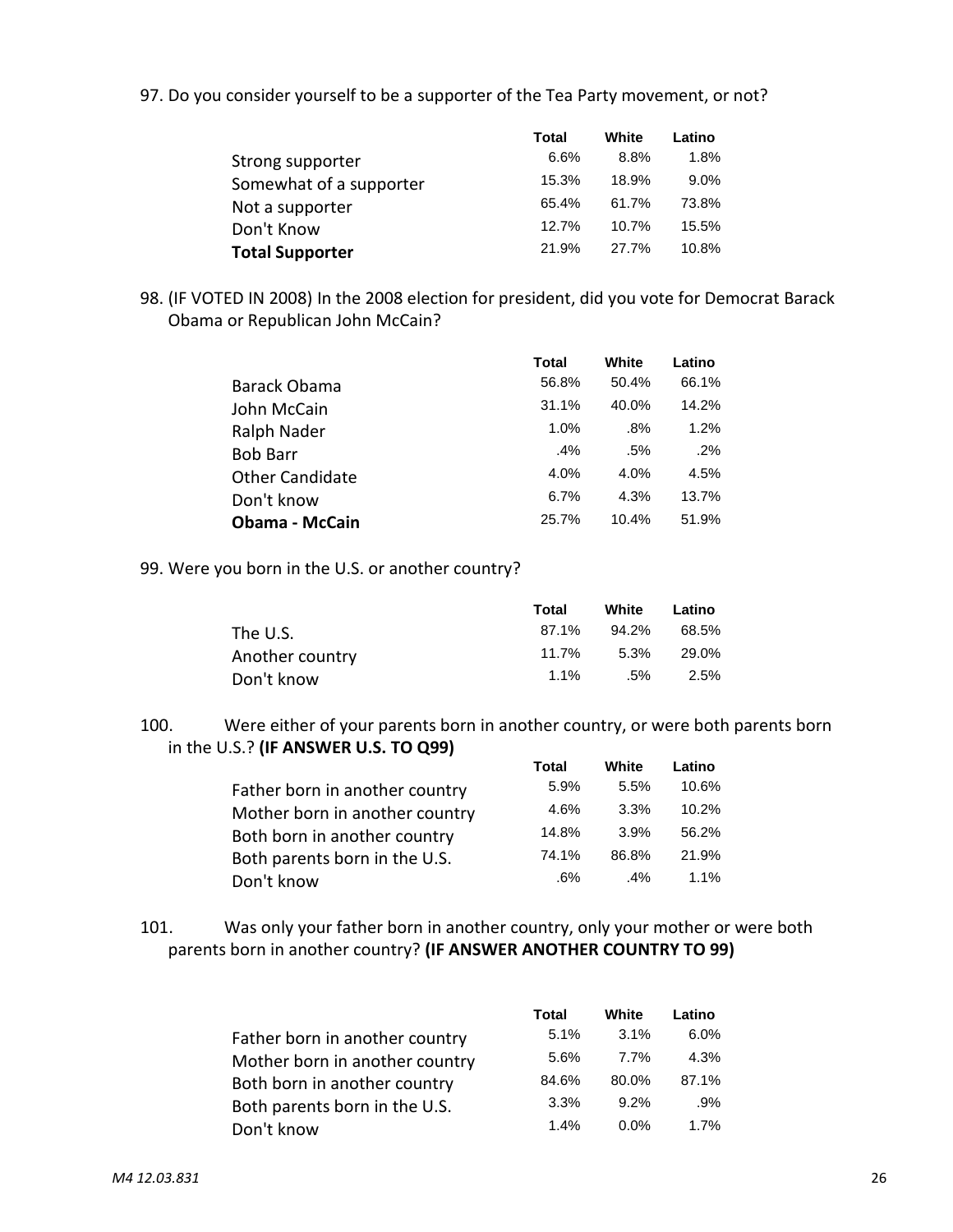102. Last year, that is in 2011, what was your total family income from all sources, before taxes?

|      |                                 | <b>Total</b> | White | Latino |
|------|---------------------------------|--------------|-------|--------|
|      | Less than $$10,000$             | 2.4%         | 1.5%  | 4.7%   |
|      | \$10,000 to under \$20,000      | 3.3%         | 1.7%  | 8.0%   |
|      | \$20,000 to under \$30,000      | 5.9%         | 4.0%  | 11.5%  |
|      | \$30,000 to under \$50,000      | 13.4%        | 10.9% | 20.2%  |
|      | \$50,000 to under \$75,000      | 17.3%        | 16.3% | 17.5%  |
|      | \$75,000 to under \$100,000     | 18.5%        | 19.6% | 14.0%  |
|      | \$100,000 or more               | 30.7%        | 36.8% | 18.5%  |
|      | Don't know                      | 8.6%         | 9.1%  | 5.7%   |
| 103. | What is your religion?          |              |       |        |
|      |                                 | <b>Total</b> | White | Latino |
|      | Protestant (Including Baptist,  | 34.9%        | 38.2% | 18.7%  |
|      | Lutheran, Methodist, Episcopal, |              |       |        |
|      | Presbyterian, Christian, Non-   |              |       |        |
|      | denominational)                 |              |       |        |
|      | Catholic                        | 29.2%        | 20.4% | 62.1%  |
|      | Jewish                          | 6.1%         | 8.8%  | $.7\%$ |
|      | Other/none                      | 29.6%        | 32.4% | 18.5%  |
|      | Muslim                          | 0.1%         | 0.2%  | 0.0%   |

104. Which one of these words best describes your type of Christianity - fundamentalist, evangelical, charismatic, Pentecostal or moderate to liberal? **(ANSWER GENERATED IF PROTESTANT IN Q103)**

|                         | Total | White | Latino |
|-------------------------|-------|-------|--------|
| Fundamentalist          | 6.9%  | 7.5%  | 5.4%   |
| Evangelical             | 23.4% | 22.6% | 35.1%  |
| Charismatic/Pentecostal | 5.7%  | 4.1%  | 14.9%  |
| Moderate to liberal     | 33.0% | 35.1% | 18.9%  |
| Something else          | 15.9% | 16.8% | 16.2%  |
| Don't know              | 15.2% | 14.0% | 9.5%   |

105. How often do you attend religious services -- More than once a week, once a week, once or twice a month, several times a year, or hardly ever?

|                       | Total | White | Latino |
|-----------------------|-------|-------|--------|
| More than once a week | 6.6%  | 6.4%  | 7.8%   |
| Once a week           | 17.7% | 16.6% | 18.5%  |
| Once or twice a month | 8.2%  | 6.7%  | 13.0%  |
| Several times a year  | 13.2% | 12.0% | 15.5%  |
| Hardly ever           | 31.7% | 31.4% | 33.5%  |
| Never                 | 21.6% | 26.0% | 10.5%  |
| Don't know            | 1.2%  | 1.0%  | 1.3%   |